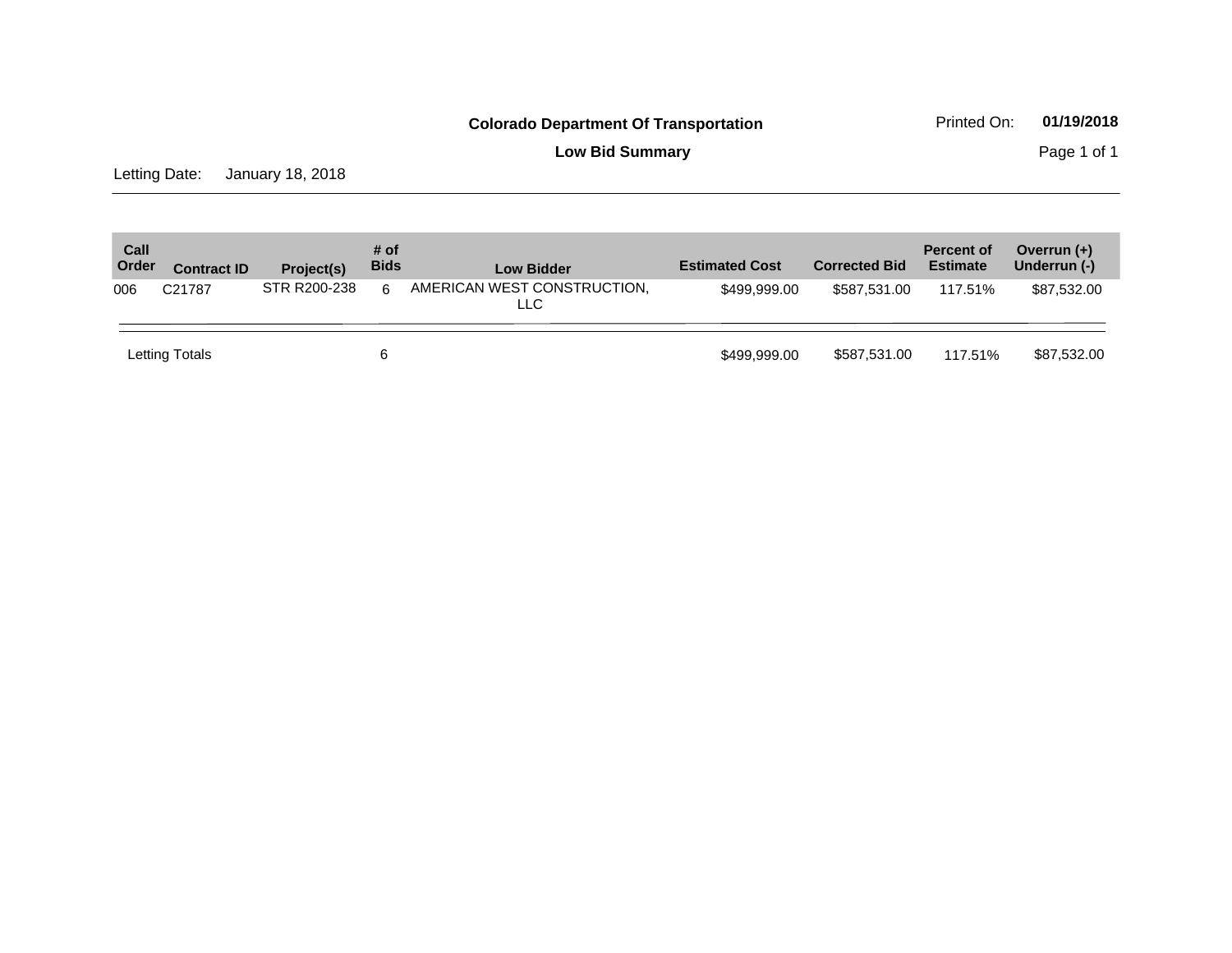|                              |                  | <b>Colorado Department Of Transportation</b> | Printed On:                    | 01/19/2018               |  |  |
|------------------------------|------------------|----------------------------------------------|--------------------------------|--------------------------|--|--|
|                              |                  |                                              | <b>Vendor Ranking</b>          | Page 1 of 1              |  |  |
| Letting No:                  | 20180118         | Contract ID:                                 | C <sub>21787</sub>             | Project(s): STR R200-238 |  |  |
| Letting Date:                | January 18, 2018 | Region:                                      | 2                              |                          |  |  |
| Letting Time:                | 10:00 AM         |                                              | Contract Time: 62 WORKING DAYS | Counties: BENT, OTERO    |  |  |
| <b>Contract Description:</b> |                  |                                              |                                |                          |  |  |

| Rank | <b>Vendor ID</b> | <b>Vendor Name</b>              | <b>Total Bid</b> | <b>Percent Of</b><br><b>Low Bid</b> | <b>Percent Of</b><br><b>Estimate</b> |
|------|------------------|---------------------------------|------------------|-------------------------------------|--------------------------------------|
| 0    | -EST-            | <b>Engineer's Estimate</b>      | \$499,999.00     | 85.10%                              | 100.00%                              |
|      | 1282A            | AMERICAN WEST CONSTRUCTION, LLC | \$587,531.00     | 100.00%                             | 117.51%                              |
| 2    | 903A             | TLM CONSTRUCTORS, INC.          | \$630,564.00     | 107.32%                             | 126.11%                              |
| 3    | 1682A            | AB Underground                  | \$650,468.25     | 110.71%                             | 130.09%                              |
| 4    | 279A             | TEZAK HEAVY EQUIPMENT CO., INC. | \$714,116.49     | 121.55%                             | 142.82%                              |
| 5    | 1485A            | MASS SERVICE & SUPPY, LLC       | \$836,189.50     | 142.32%                             | 167.24%                              |
| 6    | 780A             | LOBOS STRUCTURES, LLC           | \$999,942.10     | 170.19%                             | 199.99%                              |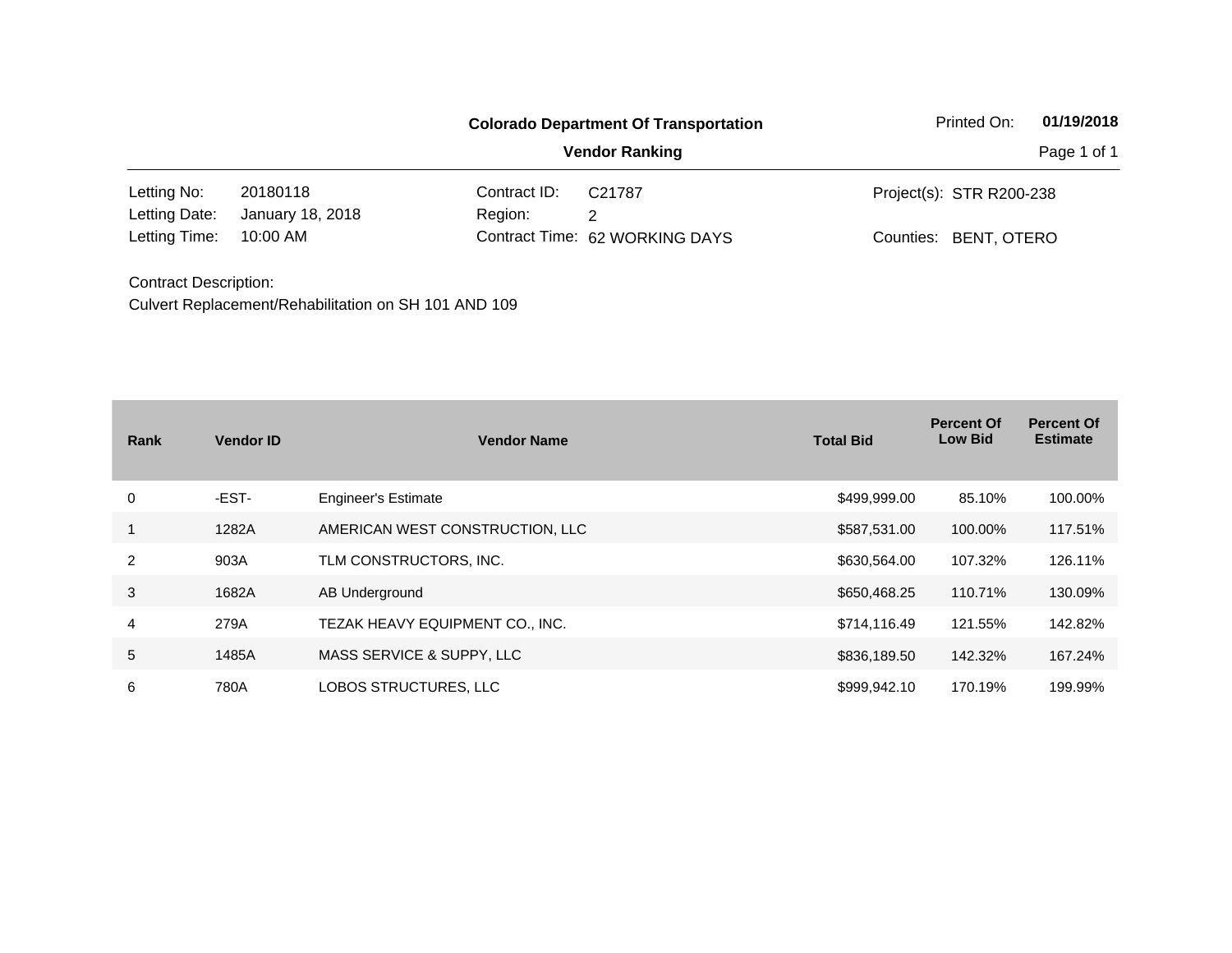|                                               |      |                                          |                         |                          | <b>Tabulation of Bids</b>                 | Page 1 of 15  |                                                               |           |                                         |          |  |
|-----------------------------------------------|------|------------------------------------------|-------------------------|--------------------------|-------------------------------------------|---------------|---------------------------------------------------------------|-----------|-----------------------------------------|----------|--|
| Letting No:<br>Letting Date:<br>Letting Time: |      | 20180118<br>January 18, 2018<br>10:00 AM | Contract ID:<br>Region: | C21787<br>$\overline{2}$ |                                           |               | Counties: BENT, OTERO                                         |           |                                         |          |  |
|                                               |      |                                          |                         |                          | $(0)$ -EST-<br><b>Engineer's Estimate</b> |               | (1) 1282A<br><b>AMERICAN WEST</b><br><b>CONSTRUCTION, LLC</b> |           | $(2)$ 903A<br>TLM CONSTRUCTORS,<br>INC. |          |  |
| <b>Item Code</b>                              |      | <b>Description</b>                       | Quantity                |                          | <b>Unit Price</b>                         | <b>Amount</b> | <b>Unit Price</b>                                             | Amount    | <b>Unit Price</b>                       | Amount   |  |
| <b>SECTION:</b>                               | 0001 | <b>BID ITEMS</b>                         |                         |                          |                                           |               |                                                               | LCC:      |                                         |          |  |
|                                               |      | 201-00000 Clearing and Grubbing          | 1.000                   | $\lfloor$ S              | 6,000.00000                               | 6,000.00      | 63,000.00000                                                  | 63,000.00 | 5,000.00000                             | 5,000.00 |  |
| 202-00010 Removal of Tree                     |      |                                          |                         | 1.000 EACH               | 600.00000                                 | 600.00        | 400.00000                                                     | 400.00    | 800.00000                               | 800.00   |  |
| 202-00035 Removal of Pipe                     |      |                                          | 200.000                 | LF                       | 25.00000                                  | 5,000.00      | 25.50000                                                      | 5,100.00  | 30.00000                                | 6,000.00 |  |
|                                               |      | 202-00220 Removal of Asphalt Mat         | 65.000                  | SY                       | 25.00000                                  | 1,625.00      | 90.00000                                                      | 5,850.00  | 35.00000                                | 2,275.00 |  |
| 202-04002 Clean Culvert                       |      |                                          |                         | 1.000 EACH               | 1,500.00000                               | 1,500.00      | 1,000.00000                                                   | 1,000.00  | 6,000.00000                             | 6,000.00 |  |
| 203-01500 Blading                             |      |                                          |                         | 48.000 HOUR              | 135.00000                                 | 6,480.00      | 170.00000                                                     | 8,160.00  | 85.00000                                | 4,080.00 |  |
| 203-01510 Backhoe                             |      |                                          |                         | 48.000 HOUR              | 125.00000                                 | 6,000.00      | 160.00000                                                     | 7,680.00  | 130.00000                               | 6,240.00 |  |
|                                               |      | 203-01594 Combination Loader             |                         | 48.000 HOUR              | 125.00000                                 | 6,000.00      | 110.00000                                                     | 5,280.00  | 95.00000                                | 4,560.00 |  |
| 203-01597 Potholing                           |      |                                          |                         | 40.000 HOUR              | 205.00000                                 | 8,200.00      | 270.00000 10,800.00                                           |           | 175.00000                               | 7,000.00 |  |
| 207-00205 Topsoil                             |      |                                          | 7.500                   | <b>CY</b>                | 80.00000                                  | 600.00        | 200.00000                                                     | 1,500.00  | 200.00000                               | 1,500.00 |  |
|                                               |      | 207-00310 Stockpile Wetland Topsoil      | 33.500                  | CY                       | 38.00000                                  | 1,273.00      | 35.00000                                                      | 1,172.50  | 20.00000                                | 670.00   |  |
|                                               |      | 208-00002 Erosion Log Type 1 (12 Inch)   | 320.000                 | LF                       | 6.00000                                   | 1,920.00      | 6.75000                                                       | 2,160.00  | 5.50000                                 | 1,760.00 |  |
| 208-00004 Silt Berm                           |      |                                          | 450.000                 | LF                       | 15.00000                                  | 6,750.00      | 18.25000                                                      | 8,212.50  | 5.00000                                 | 2,250.00 |  |
| 208-00020 Silt Fence                          |      |                                          | 260.000                 | LF                       | 2.50000                                   | 650.00        | 3.00000                                                       | 780.00    | 2.25000                                 | 585.00   |  |
|                                               |      |                                          |                         |                          |                                           |               |                                                               |           |                                         |          |  |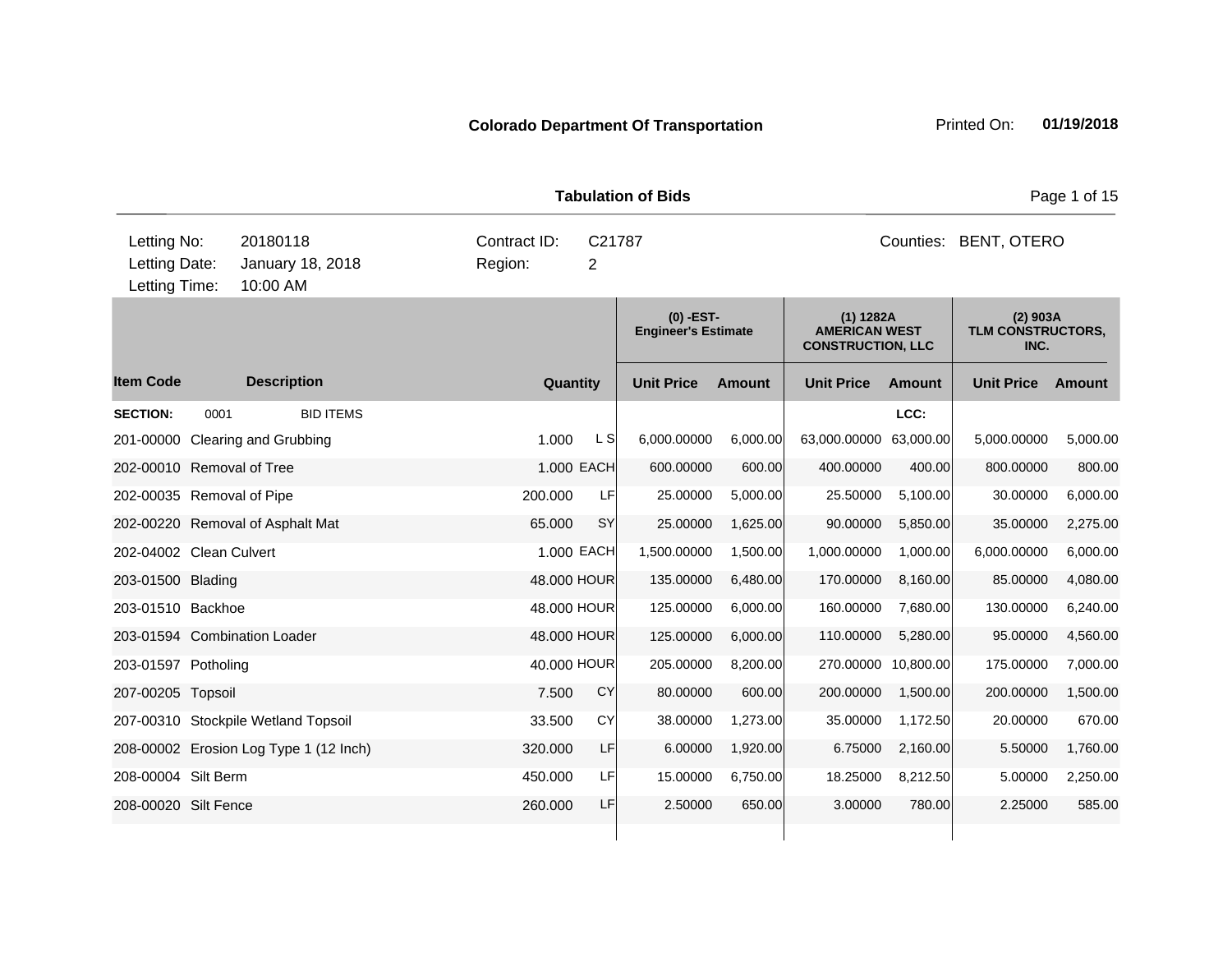|                                               |             |                                                    |                         |            | <b>Tabulation of Bids</b>               |                       | Page 2 of 15                                                  |               |                                         |               |  |
|-----------------------------------------------|-------------|----------------------------------------------------|-------------------------|------------|-----------------------------------------|-----------------------|---------------------------------------------------------------|---------------|-----------------------------------------|---------------|--|
| Letting No:<br>Letting Date:<br>Letting Time: |             | 20180118<br>January 18, 2018<br>10:00 AM           | Contract ID:<br>Region: | C21787     |                                         | Counties: BENT, OTERO |                                                               |               |                                         |               |  |
|                                               |             |                                                    |                         |            | (0) -EST-<br><b>Engineer's Estimate</b> |                       | (1) 1282A<br><b>AMERICAN WEST</b><br><b>CONSTRUCTION, LLC</b> |               | $(2)$ 903A<br>TLM CONSTRUCTORS,<br>INC. |               |  |
| <b>Item Code</b>                              |             | <b>Description</b>                                 | Quantity                |            | <b>Unit Price</b>                       | <b>Amount</b>         | <b>Unit Price</b>                                             | <b>Amount</b> | <b>Unit Price</b>                       | <b>Amount</b> |  |
| <b>SECTION:</b>                               | 0001        | <b>BID ITEMS</b>                                   |                         |            |                                         |                       |                                                               | LCC:          |                                         |               |  |
|                                               |             | 208-00045 Concrete Washout Structure               |                         | 4.000 EACH | 1,100.00000                             | 4,400.00              | 920.00000                                                     | 3,680.00      | 850.00000                               | 3,400.00      |  |
|                                               |             | 208-00070 Vehicle Tracking Pad                     |                         | 6.000 EACH | 1,600.00000                             | 9,600.00              | 500.00000                                                     | 3,000.00      | 1,300.00000                             | 7,800.00      |  |
|                                               |             | 208-00103 Removal and Disposal of Sediment (Labor) | 40.000 HOUR             |            | 60.00000                                | 2,400.00              | 55.00000                                                      | 2,200.00      | 40.00000                                | 1,600.00      |  |
|                                               | (Equipment) | 208-00105 Removal and Disposal of Sediment         | 40.000 HOUR             |            | 130.00000                               | 5,200.00              | 110.00000                                                     | 4,400.00      | 95.00000                                | 3,800.00      |  |
|                                               |             | 208-00106 Sweeping (Sediment Removal)              | 40.000 HOUR             |            | 130.00000                               | 5,200.00              | 140.00000                                                     | 5,600.00      | 120.00000                               | 4,800.00      |  |
|                                               |             | 208-00207 Erosion Control Management               | 66,000                  | <b>DAY</b> | 300.00000                               | 19,800.00             | 92.50000                                                      | 6,105.00      | 160.00000                               | 10,560.00     |  |
| 208-00400 Water Control                       |             |                                                    | 1.000                   | L S        | 90,000.00000                            | 90,000.00             | 50,000.00000 50,000.00                                        |               | 150,000.00000 150,000.00                |               |  |
| 210-01000 Reset Fence                         |             |                                                    | 190.000                 | LF         | 10.00000                                | 1,900.00              | 7.00000                                                       | 1,330.00      | 7.25000                                 | 1,377.50      |  |
| 212-00006 Seeding (Native)                    |             |                                                    |                         | 1.000 ACRE | 950.00000                               | 950.00                | 2,100.00000                                                   | 2,100.00      | 2,400.00000                             | 2,400.00      |  |
| 212-00032 Soil Conditioning                   |             |                                                    |                         | 1.000 ACRE | 5,000.00000                             | 5,000.00              | 8,400.00000                                                   | 8,400.00      | 7,000.00000                             | 7,000.00      |  |
|                                               |             | 213-00013 Spray-on Mulch Blanket                   | 3,000.000               | <b>LB</b>  | 2.50000                                 | 7,500.00              | 3.35000                                                       | 10,050.00     | 3.00000                                 | 9,000.00      |  |
|                                               |             | 213-00150 Bonded Fiber Matrix                      |                         | 1.000 ACRE | 2,800.00000                             | 2,800.00              | 5,900.00000                                                   | 5,900.00      | 6,000.00000                             | 6,000.00      |  |
|                                               |             | 216-00021 Soil Retention Blanket (Class 1)         | 360.000                 | <b>SY</b>  | 6.00000                                 | 2,160.00              | 3.50000                                                       | 1,260.00      | 10.00000                                | 3,600.00      |  |
|                                               |             | 216-00041 Soil Retention Blanket (Straw/Coconut)   | 450.000                 | <b>SY</b>  | 3.00000                                 | 1,350.00              | 3.50000                                                       | 1,575.00      | 4.75000                                 | 2,137.50      |  |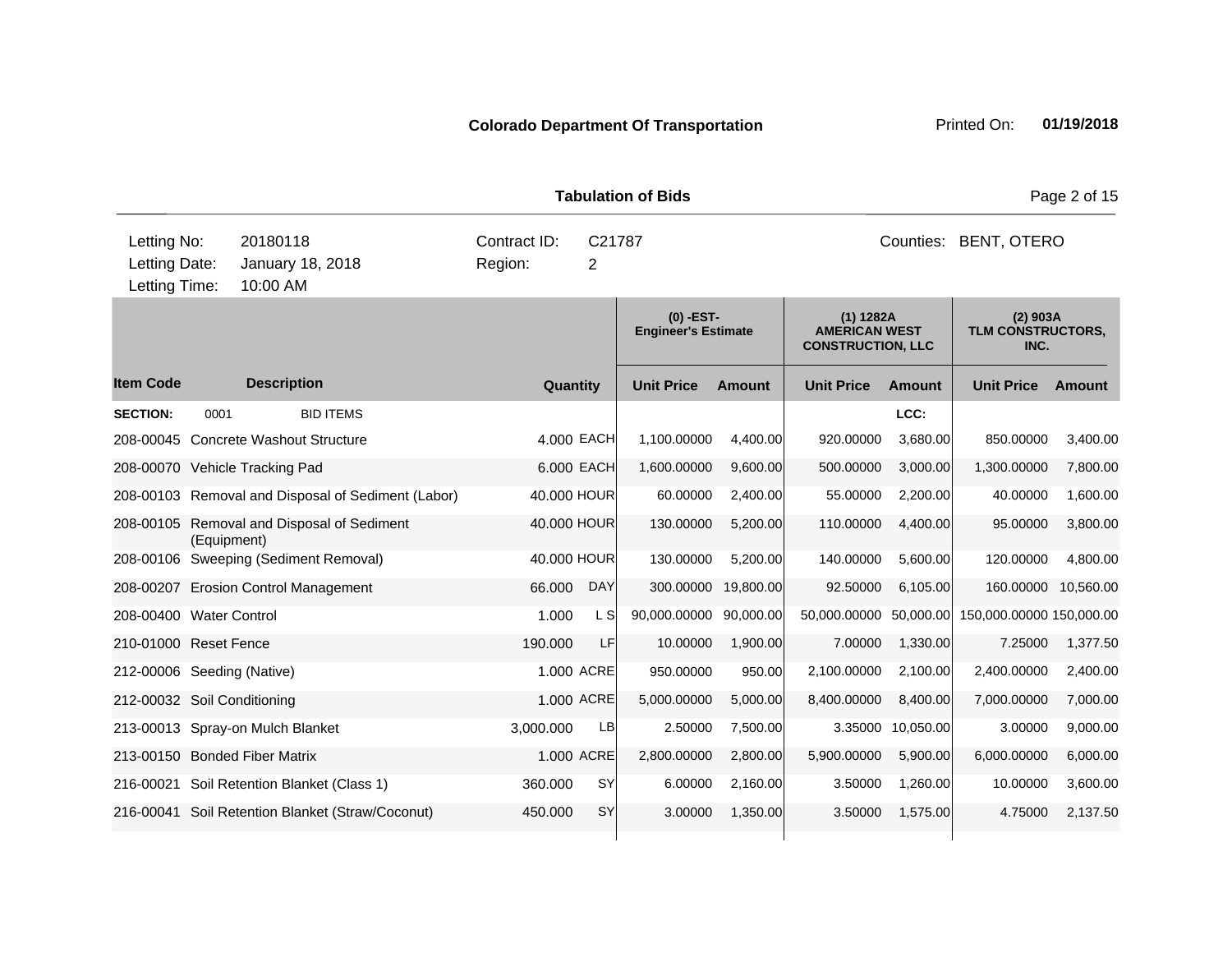| <b>Tabulation of Bids</b>                     |                     |                                                                                    |                                                      |         |          |            |                                           |                     |                                                                 |                     |                                         | Page 3 of 15 |
|-----------------------------------------------|---------------------|------------------------------------------------------------------------------------|------------------------------------------------------|---------|----------|------------|-------------------------------------------|---------------------|-----------------------------------------------------------------|---------------------|-----------------------------------------|--------------|
| Letting No:<br>Letting Date:<br>Letting Time: |                     | 20180118<br>Contract ID:<br>C21787<br>Region:<br>January 18, 2018<br>2<br>10:00 AM |                                                      |         |          |            | Counties:<br>BENT, OTERO                  |                     |                                                                 |                     |                                         |              |
|                                               |                     |                                                                                    |                                                      |         |          |            | $(0)$ -EST-<br><b>Engineer's Estimate</b> |                     | $(1)$ 1282A<br><b>AMERICAN WEST</b><br><b>CONSTRUCTION, LLC</b> |                     | $(2)$ 903A<br>TLM CONSTRUCTORS,<br>INC. |              |
| <b>Item Code</b>                              |                     | <b>Description</b>                                                                 |                                                      |         | Quantity |            | <b>Unit Price</b>                         | <b>Amount</b>       | <b>Unit Price</b>                                               | Amount              | <b>Unit Price</b>                       | Amount       |
| <b>SECTION:</b>                               | 0001                |                                                                                    | <b>BID ITEMS</b>                                     |         |          |            |                                           |                     |                                                                 | LCC:                |                                         |              |
|                                               |                     |                                                                                    | 216-00066 Concrete Block Soil Retention System       | 70.000  |          | SY         | 95.00000                                  | 6,650.00            | 130.00000                                                       | 9,100.00            | 90.00000                                | 6,300.00     |
| 240-00020 Netting                             |                     |                                                                                    |                                                      | 15.000  |          | SY         | 30.00000                                  | 450.00              | 7.00000                                                         | 105.00              | 20.00000                                | 300.00       |
|                                               |                     |                                                                                    | 304-06007 Aggregate Base Course (Class 6)            | 21.000  |          | CY         | 60.00000                                  | 1,260.00            | 360.00000                                                       | 7,560.00            | 130.00000                               | 2,730.00     |
|                                               |                     |                                                                                    | 403-00720 Hot Mix Asphalt (Patching) (Asphalt)       | 60.000  |          | <b>TON</b> | 250.00000                                 | 15,000.00           |                                                                 | 330.00000 19,800.00 | 200.00000                               | 12,000.00    |
| 601-01000 Concrete Class B                    |                     |                                                                                    |                                                      | 12.000  |          | CY         | 1,500.00000 18,000.00                     |                     | 1,500.00000 18,000.00                                           |                     | 1,500.00000                             | 18,000.00    |
| 602-00000 Reinforcing Steel                   |                     |                                                                                    |                                                      | 216,000 |          | LB         | 1.75000                                   | 378.00              | 4.00000                                                         | 864.00              | 7.00000                                 | 1,512.00     |
| 603-00001 Annular Space Grouting              |                     |                                                                                    |                                                      | 30.000  |          | CY         | 325.00000                                 | 9,750.00            | 1.00000                                                         | 30.00               | 400.00000                               | 12,000.00    |
| 603-00084 Culvert Lining (84 Inch)            |                     |                                                                                    |                                                      | 77.000  |          | LF         |                                           | 580.00000 44,660.00 |                                                                 | 890.00000 68,530.00 | 950.00000                               | 73,150.00    |
|                                               | (Complete In Place) |                                                                                    | 603-01485 48 Inch Reinforced Concrete Pipe           | 53.000  |          | LF         |                                           | 325.00000 17,225.00 |                                                                 | 290.00000 15,370.00 | 350.00000                               | 18,550.00    |
|                                               | Place)              |                                                                                    | 603-10480 48 Inch Corrugated Steel Pipe (Complete In | 144.000 |          | LF         |                                           | 215.00000 30,960.00 |                                                                 | 190.00000 27,360.00 | 115.00000                               | 16,560.00    |
| 607-11525 Fence (Plastic)                     |                     |                                                                                    |                                                      | 659,000 |          | LF         | 3.50000                                   | 2,306.50            | 4.00000                                                         | 2,636.00            | 3.00000                                 | 1,977.00     |
| 607-11580 Fence (Temporary)                   |                     |                                                                                    |                                                      | 210.000 |          | LF         | 8.25000                                   | 1,732.50            | 6.50000                                                         | 1,365.00            | 7.00000                                 | 1,470.00     |
| 612-00003 Delineator (Type III)               |                     |                                                                                    |                                                      |         |          | 8.000 EACH | 26.00000                                  | 208.00              | 41.75000                                                        | 334.00              | 45.00000                                | 360.00       |
| 620-00012 Field Laboratory (Class 2)          |                     |                                                                                    |                                                      |         |          | 1.000 EACH | 10,000.00000                              | 10,000.00           | 7,100.00000                                                     | 7,100.00            | 13,000.00000                            | 13,000.00    |
|                                               |                     |                                                                                    |                                                      |         |          |            |                                           |                     |                                                                 |                     |                                         |              |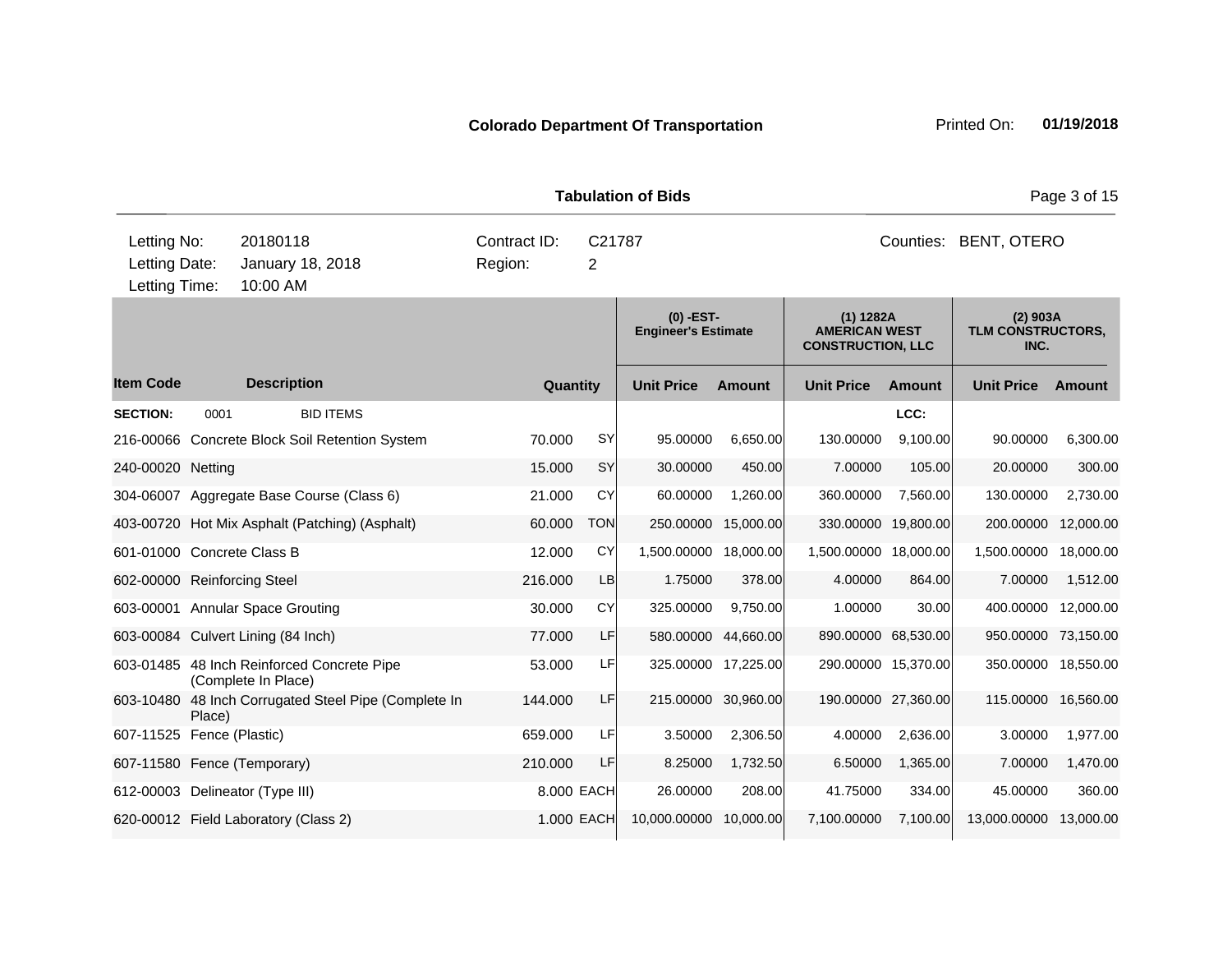|                                                |                      |                                                    |                         |                          | <b>Tabulation of Bids</b>                 |                     | Page 4 of 15                                                  |                     |                                         |           |
|------------------------------------------------|----------------------|----------------------------------------------------|-------------------------|--------------------------|-------------------------------------------|---------------------|---------------------------------------------------------------|---------------------|-----------------------------------------|-----------|
| Letting No:<br>Letting Date:<br>Letting Time:  |                      | 20180118<br>January 18, 2018<br>10:00 AM           | Contract ID:<br>Region: | C21787<br>$\overline{2}$ |                                           |                     |                                                               | Counties:           | BENT, OTERO                             |           |
|                                                |                      |                                                    |                         |                          | $(0)$ -EST-<br><b>Engineer's Estimate</b> |                     | (1) 1282A<br><b>AMERICAN WEST</b><br><b>CONSTRUCTION, LLC</b> |                     | $(2)$ 903A<br>TLM CONSTRUCTORS,<br>INC. |           |
| <b>Item Code</b>                               |                      | <b>Description</b>                                 | Quantity                |                          | <b>Unit Price</b>                         | <b>Amount</b>       | <b>Unit Price</b>                                             | Amount              | <b>Unit Price</b>                       | Amount    |
| <b>SECTION:</b><br>620-00020 Sanitary Facility | 0001                 | <b>BID ITEMS</b>                                   |                         | 2.000 EACH               | 500.00000                                 | 1,000.00            | 190.00000                                                     | LCC:<br>380.00      | 1,200.00000                             | 2,400.00  |
| 626-00000 Mobilization                         |                      |                                                    | 1.000                   | L S                      | 21,043.25000                              | 21,043.25           | 58,000.00000                                                  | 58,000.00           | 42,000.00000                            | 42,000.00 |
|                                                |                      | 626-01104 Public Information Services (Tier IV)    | 1.000                   | L S                      | 1,300.00000                               | 1,300.00            | 1,800.00000                                                   | 1,800.00            | 7,000.00000                             | 7,000.00  |
| 627-00001 Pavement Marking Paint               |                      |                                                    | 10.000                  | GAL                      | 125.00000                                 | 1,250.00            | 89.25000                                                      | 892.50              | 85.00000                                | 850.00    |
| 630-00000 Flagging                             |                      |                                                    | 400.000 HOUR            |                          | 30.00000                                  | 12,000.00           |                                                               | 29.75000 11,900.00  | 30.00000                                | 12,000.00 |
| 630-00007 Traffic Control Inspection           |                      |                                                    | 52.000                  | <b>DAY</b>               | 180.00000                                 | 9,360.00            | 180.00000                                                     | 9,360.00            | 160.00000                               | 8,320.00  |
|                                                |                      | 630-00012 Traffic Control Management               | 66.000                  | <b>DAY</b>               |                                           | 685.00000 45,210.00 |                                                               | 830.00000 54,780.00 | 825.00000                               | 54,450.00 |
|                                                |                      | 630-80001 Flashing Beacon (Portable)               |                         | 6,000 EACH               | 1,000.00000                               | 6,000.00            | 1,200.00000                                                   | 7,200.00            | 1,200.00000                             | 7,200.00  |
|                                                |                      | 630-80341 Construction Traffic Sign (Panel Size A) | 22.000 EACH             |                          | 32.00000                                  | 704.00              | 47.75000                                                      | 1,050.50            | 45.00000                                | 990.00    |
|                                                |                      | 630-80342 Construction Traffic Sign (Panel Size B) | 11.000 EACH             |                          | 40.00000                                  | 440.00              | 71.50000                                                      | 786.50              | 70.00000                                | 770.00    |
|                                                |                      | 630-80348 Construction Information Sign            |                         | 4.000 EACH               | 200.00000                                 | 800.00              | 120.00000                                                     | 480.00              | 120.00000                               | 480.00    |
|                                                |                      | 630-80355 Portable Message Sign Panel              |                         | 2.000 EACH               | 7,000.00000                               | 14,000.00           | 6,600.00000 13,200.00                                         |                     | 6,600.00000                             | 13,200.00 |
|                                                | Arrow Panel (C Type) | 630-80358 Advance Warning Flashing or Sequencing   |                         | 1.000 EACH               | 1,250.00000                               | 1,250.00            | 120.00000                                                     | 120.00              | 125.00000                               | 125.00    |
|                                                |                      | 630-80360 Drum Channelizing Device                 | 30.000 EACH             |                          | 32.00000                                  | 960.00              | 47.75000                                                      | 1,432.50            | 48.00000                                | 1,440.00  |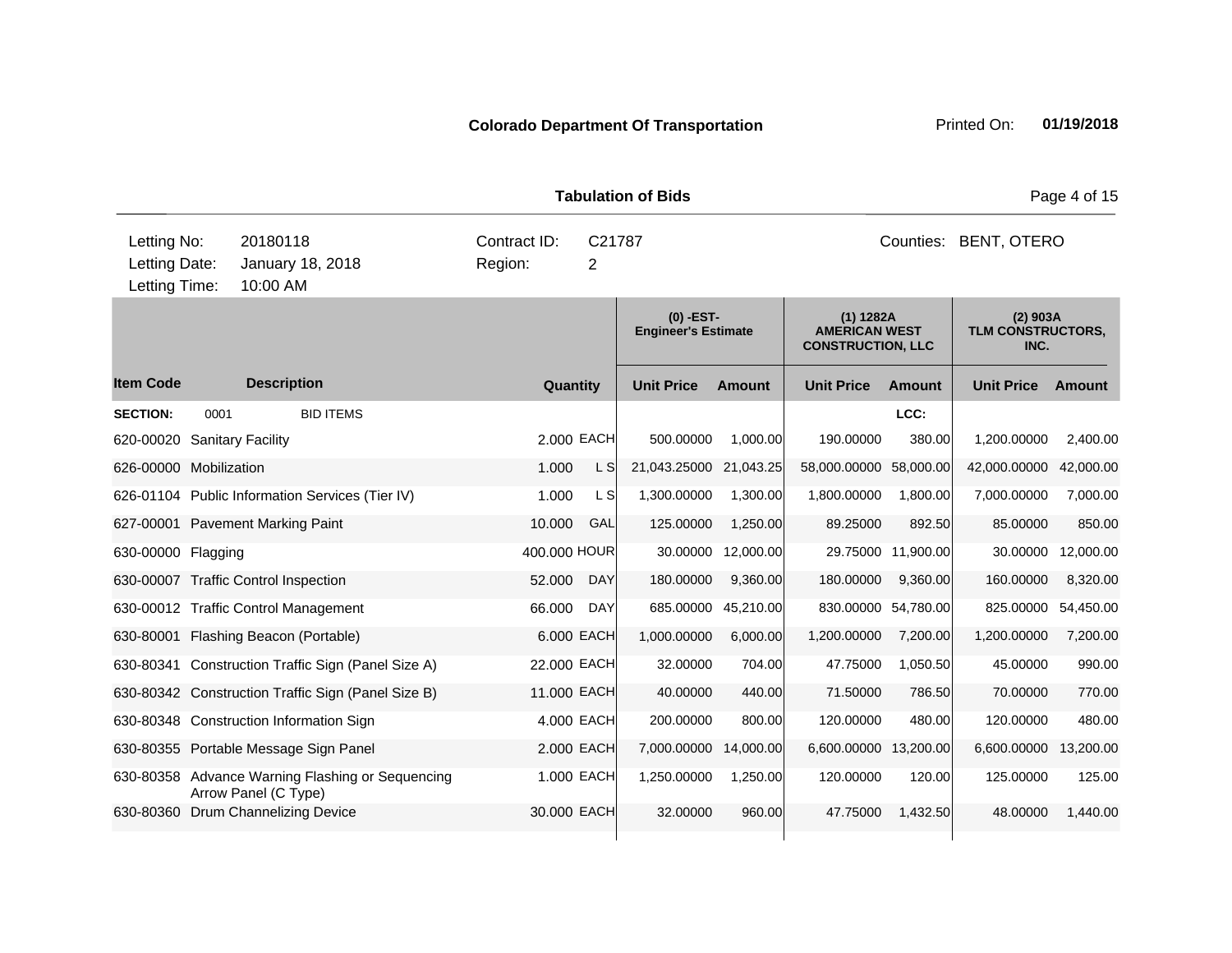|                                               |                                                             |                                           |                              | <b>Tabulation of Bids</b> |               |                                                                 |               |                                         | Page 5 of 15 |
|-----------------------------------------------|-------------------------------------------------------------|-------------------------------------------|------------------------------|---------------------------|---------------|-----------------------------------------------------------------|---------------|-----------------------------------------|--------------|
| Letting No:<br>Letting Date:<br>Letting Time: | 20180118<br>January 18, 2018<br>10:00 AM                    | Contract ID:<br>Region:                   | C21787                       | Counties:<br>BENT, OTERO  |               |                                                                 |               |                                         |              |
|                                               |                                                             | $(0)$ -EST-<br><b>Engineer's Estimate</b> |                              |                           |               | $(1)$ 1282A<br><b>AMERICAN WEST</b><br><b>CONSTRUCTION, LLC</b> |               | $(2)$ 903A<br>TLM CONSTRUCTORS,<br>INC. |              |
| <b>Item Code</b>                              | <b>Description</b>                                          | Quantity                                  |                              | <b>Unit Price</b>         | <b>Amount</b> | <b>Unit Price</b>                                               | <b>Amount</b> | <b>Unit Price</b>                       | Amount       |
| <b>SECTION:</b><br>0001                       | <b>BID ITEMS</b>                                            |                                           |                              |                           |               |                                                                 | LCC:          |                                         |              |
| 630-80363<br>(Flashing)                       | Drum Channelizing Device (With Light)                       | 10.000 EACH                               |                              | 40.00000                  | 400.00        | 59.50000                                                        | 595.00        | 60.00000                                | 600.00       |
| <b>Traffic Cone</b><br>630-80380              |                                                             | 75.000 EACH                               |                              | 3.25000                   | 243.75        | 10.00000                                                        | 750.00        | 9.00000                                 | 675.00       |
| 630-80393 Stackable Vertical Panels           |                                                             | 20.000 EACH                               |                              | 30.00000                  | 600.00        | 47.75000                                                        | 955.00        | 48.00000                                | 960.00       |
| 630-85040                                     | Impact Attenuator (Truck Mounted<br>Attenuator) (Temporary) | 1.000 EACH                                |                              | 4,000.00000               | 4,000.00      | 14,000.00000                                                    | 14,000.00     | 15,000.00000                            | 15,000.00    |
| 630-86801                                     | Traffic Signal (Temporary)                                  | 1.000                                     | L S                          | 10,000.00000 10,000.00    |               | 5,000.00000                                                     | 5,000.00      | 22,000.00000 22,000.00                  |              |
| <b>Section Totals:</b>                        |                                                             |                                           | \$499,999.00<br>\$587,531.00 |                           |               |                                                                 |               | \$630,564.00                            |              |
| <b>Contract Grand Totals</b>                  |                                                             | \$587,531.00<br>\$499,999.00              |                              |                           | \$630,564.00  |                                                                 |               |                                         |              |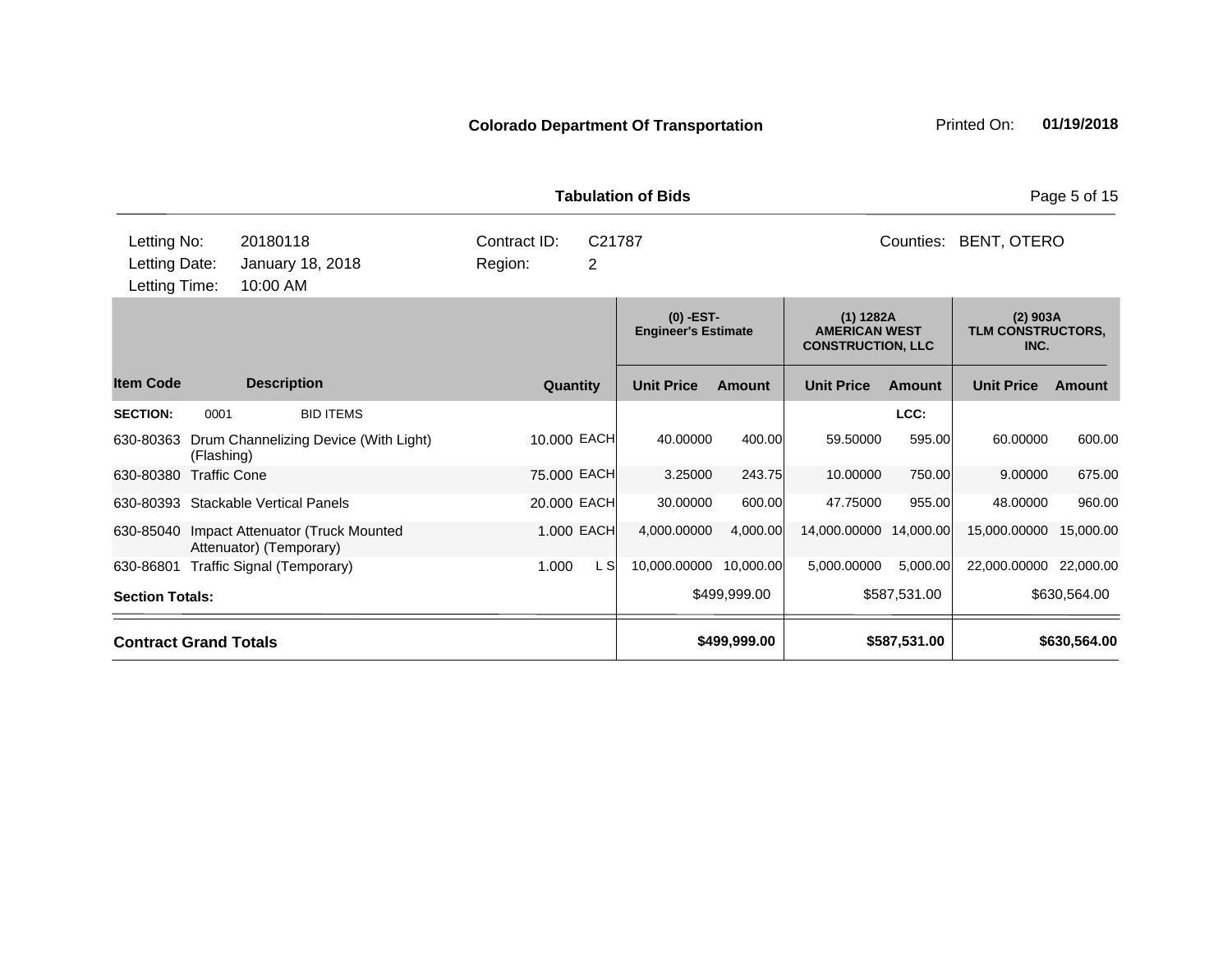|                                               |      |                                          |                                 | <b>Tabulation of Bids</b><br>Page 6 of 15 |                                    |               |                                                              |               |                                                             |           |
|-----------------------------------------------|------|------------------------------------------|---------------------------------|-------------------------------------------|------------------------------------|---------------|--------------------------------------------------------------|---------------|-------------------------------------------------------------|-----------|
| Letting No:<br>Letting Date:<br>Letting Time: |      | 20180118<br>January 18, 2018<br>10:00 AM | Counties:<br><b>BENT, OTERO</b> |                                           |                                    |               |                                                              |               |                                                             |           |
|                                               |      |                                          |                                 |                                           | (3) 1682A<br><b>AB Underground</b> |               | (4) 279A<br><b>TEZAK HEAVY</b><br><b>EQUIPMENT CO., INC.</b> |               | (5) 1485A<br><b>MASS SERVICE &amp;</b><br><b>SUPPY, LLC</b> |           |
| <b>Item Code</b>                              |      | <b>Description</b>                       | Quantity                        |                                           | <b>Unit Price</b>                  | <b>Amount</b> | <b>Unit Price</b>                                            | <b>Amount</b> | <b>Unit Price</b>                                           | Amount    |
| <b>SECTION:</b>                               | 0001 | <b>BID ITEMS</b>                         |                                 |                                           |                                    |               |                                                              | LCC:          |                                                             |           |
|                                               |      | 201-00000 Clearing and Grubbing          | 1.000                           | $\lfloor S \rfloor$                       | 6,794.00000                        | 6,794.00      | 6,686.78000                                                  | 6,686.78      | 6,387.00000                                                 | 6,387.00  |
| 202-00010 Removal of Tree                     |      |                                          |                                 | 1.000 EACH                                | 875.00000                          | 875.00        | 520.07000                                                    | 520.07        | 639.00000                                                   | 639.00    |
| 202-00035 Removal of Pipe                     |      |                                          | 200.000                         | LF                                        | 16.30000                           | 3,260.00      | 23.20000                                                     | 4,640.00      | 26.00000                                                    | 5,200.00  |
|                                               |      | 202-00220 Removal of Asphalt Mat         | 65.000                          | SY                                        | 72.00000                           | 4.680.00      | 15.38000                                                     | 999.70        | 108.00000                                                   | 7,020.00  |
| 202-04002 Clean Culvert                       |      |                                          |                                 | 1.000 EACH                                | 10,750.00000                       | 10,750.00     | 4,520.21000                                                  | 4,520.21      | 13,771.00000                                                | 13,771.00 |
| 203-01500 Blading                             |      |                                          | 48.000 HOUR                     |                                           | 125.00000                          | 6,000.00      | 159.34000                                                    | 7,648.32      | 160.00000                                                   | 7,680.00  |
| 203-01510 Backhoe                             |      |                                          | 48,000 HOUR                     |                                           | 125.00000                          | 6,000.00      | 122.67000                                                    | 5,888.16      | 179.00000                                                   | 8,592.00  |
|                                               |      | 203-01594 Combination Loader             | 48.000 HOUR                     |                                           | 125.00000                          | 6,000.00      | 117.34000                                                    | 5,632.32      | 115.00000                                                   | 5,520.00  |
| 203-01597 Potholing                           |      |                                          | 40.000 HOUR                     |                                           | 225.00000                          | 9,000.00      | 144.31000                                                    | 5,772.40      | 304.00000                                                   | 12,160.00 |
| 207-00205 Topsoil                             |      |                                          | 7.500                           | <b>CY</b>                                 | 200.00000                          | 1,500.00      | 37.98000                                                     | 284.85        | 147.00000                                                   | 1,102.50  |
|                                               |      | 207-00310 Stockpile Wetland Topsoil      | 33.500                          | CY                                        | 65.00000                           | 2,177.50      | 39.02000                                                     | 1,307.17      | 128.00000                                                   | 4,288.00  |
|                                               |      | 208-00002 Erosion Log Type 1 (12 Inch)   | 320.000                         | LF                                        | 3.00000                            | 960.00        | 3.63000                                                      | 1,161.60      | 5.00000                                                     | 1,600.00  |
| 208-00004 Silt Berm                           |      |                                          | 450.000                         | LF                                        | 7.50000                            | 3,375.00      | 9.65000                                                      | 4,342.50      | 15.00000                                                    | 6,750.00  |
| 208-00020 Silt Fence                          |      |                                          | 260.000                         | LF                                        | 1.60000                            | 416.00        | 2.27000                                                      | 590.20        | 3.00000                                                     | 780.00    |
|                                               |      |                                          |                                 |                                           |                                    |               |                                                              |               |                                                             |           |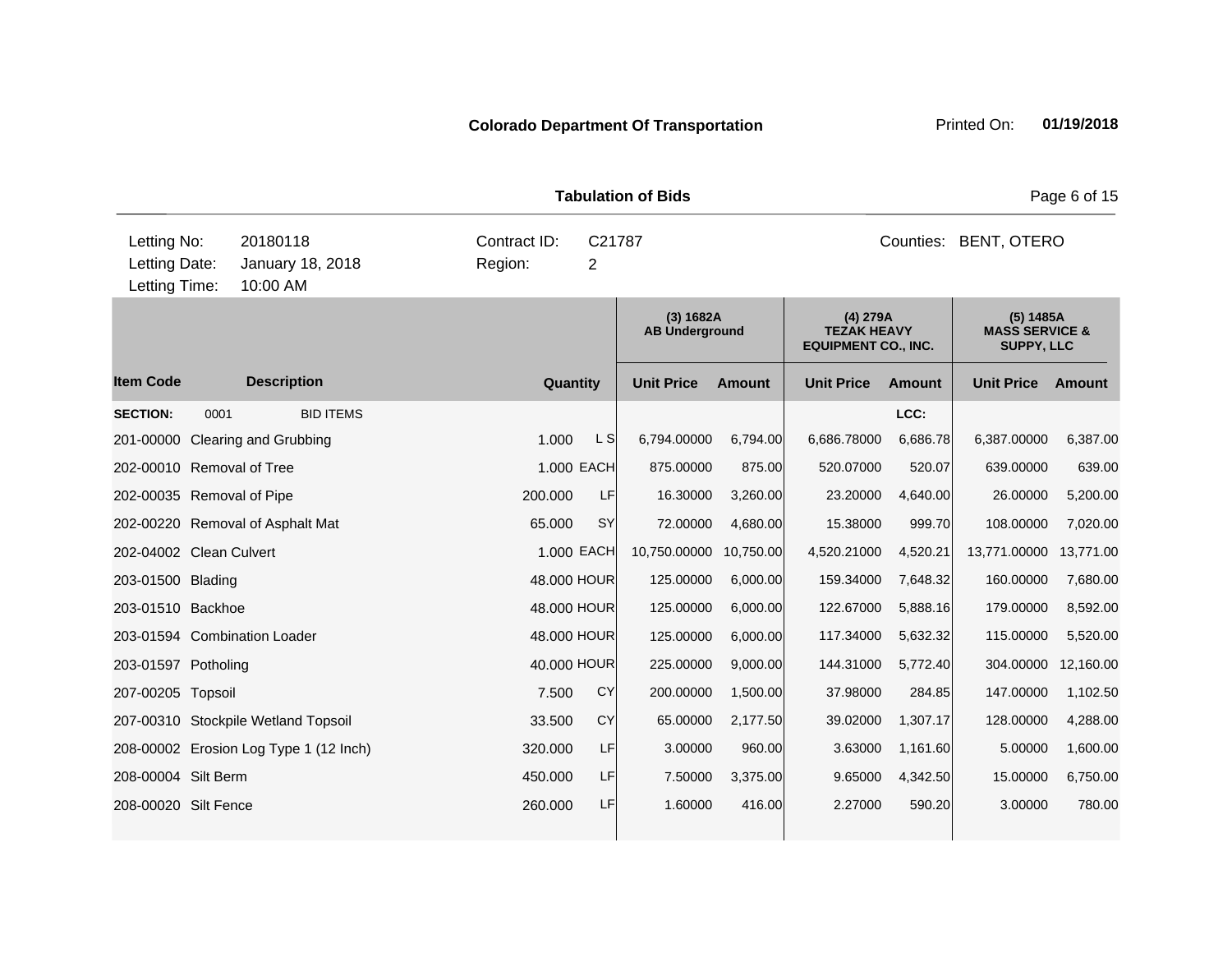|                                               |                                                  |                                                    |                                        |             |            | <b>Tabulation of Bids</b>          |                                 |                                                                |                     |                                                      | Page 7 of 15 |
|-----------------------------------------------|--------------------------------------------------|----------------------------------------------------|----------------------------------------|-------------|------------|------------------------------------|---------------------------------|----------------------------------------------------------------|---------------------|------------------------------------------------------|--------------|
| Letting No:<br>Letting Date:<br>Letting Time: |                                                  | 20180118<br>January 18, 2018<br>10:00 AM           | Contract ID:<br>C21787<br>Region:<br>2 |             |            |                                    | Counties:<br><b>BENT, OTERO</b> |                                                                |                     |                                                      |              |
|                                               |                                                  |                                                    |                                        |             |            | (3) 1682A<br><b>AB Underground</b> |                                 | $(4)$ 279A<br><b>TEZAK HEAVY</b><br><b>EQUIPMENT CO., INC.</b> |                     | (5) 1485A<br><b>MASS SERVICE &amp;</b><br>SUPPY, LLC |              |
| <b>Item Code</b>                              |                                                  | <b>Description</b>                                 |                                        | Quantity    |            | <b>Unit Price</b>                  | <b>Amount</b>                   | <b>Unit Price</b>                                              | <b>Amount</b>       | <b>Unit Price</b>                                    | Amount       |
| <b>SECTION:</b>                               | 0001                                             | <b>BID ITEMS</b>                                   |                                        |             |            |                                    |                                 |                                                                | LCC:                |                                                      |              |
|                                               |                                                  | 208-00045 Concrete Washout Structure               |                                        |             | 4.000 EACH | 750.00000                          | 3,000.00                        | 833.95000                                                      | 3,335.80            | 255.00000                                            | 1,020.00     |
|                                               |                                                  | 208-00070 Vehicle Tracking Pad                     |                                        |             | 6.000 EACH | 900.00000                          | 5,400.00                        | 1,523.60000                                                    | 9,141.60            | 1,993.00000                                          | 11,958.00    |
|                                               |                                                  | 208-00103 Removal and Disposal of Sediment (Labor) |                                        | 40.000 HOUR |            | 35.00000                           | 1,400.00                        | 55.26000                                                       | 2,210.40            | 26.00000                                             | 1,040.00     |
|                                               | (Equipment)                                      | 208-00105 Removal and Disposal of Sediment         |                                        | 40.000 HOUR |            | 85.00000                           | 3,400.00                        | 105.70000                                                      | 4,228.00            | 128.00000                                            | 5,120.00     |
|                                               |                                                  | 208-00106 Sweeping (Sediment Removal)              |                                        | 40.000 HOUR |            | 95.00000                           | 3,800.00                        | 106.14000                                                      | 4,245.60            | 153.00000                                            | 6,120.00     |
|                                               |                                                  | 208-00207 Erosion Control Management               |                                        | 66.000      | <b>DAY</b> | 125.00000                          | 8,250.00                        |                                                                | 154.61000 10,204.26 | 102.00000                                            | 6,732.00     |
| 208-00400 Water Control                       |                                                  |                                                    |                                        | 1.000       | L SI       | 156,000.00000 156,000.00           |                                 | 203,664.08000 203,664.08                                       |                     | 163,746.00000 163,746.00                             |              |
| 210-01000 Reset Fence                         |                                                  |                                                    |                                        | 190.000     | LF         | 6.75000                            | 1,282.50                        | 5.30000                                                        | 1,007.00            | 7.00000                                              | 1,330.00     |
| 212-00006 Seeding (Native)                    |                                                  |                                                    |                                        |             | 1.000 ACRE | 1,870.00000                        | 1,870.00                        | 1,871.43000                                                    | 1,871.43            | 6,387.00000                                          | 6,387.00     |
| 212-00032 Soil Conditioning                   |                                                  |                                                    |                                        |             | 1.000 ACRE | 2,100.00000                        | 2,100.00                        | 4,831.70000                                                    | 4,831.70            | 3,114.00000                                          | 3,114.00     |
|                                               |                                                  | 213-00013 Spray-on Mulch Blanket                   |                                        | 3,000.000   | LB         | 1.30000                            | 3,900.00                        | 1.14000                                                        | 3,420.00            | 2.00000                                              | 6,000.00     |
|                                               |                                                  | 213-00150 Bonded Fiber Matrix                      |                                        |             | 1.000 ACRE | 3,600.00000                        | 3,600.00                        | 3,912.99000                                                    | 3,912.99            | 4,803.00000                                          | 4,803.00     |
|                                               |                                                  | 216-00021 Soil Retention Blanket (Class 1)         |                                        | 360.000     | <b>SY</b>  | 3.30000                            | 1,188.00                        | 4.97000                                                        | 1,789.20            | 2.00000                                              | 720.00       |
|                                               | 216-00041 Soil Retention Blanket (Straw/Coconut) |                                                    | 450.000                                | <b>SY</b>   | 3.30000    | 1,485.00                           | 2.39000                         | 1,075.50                                                       | 2.00000             | 900.00                                               |              |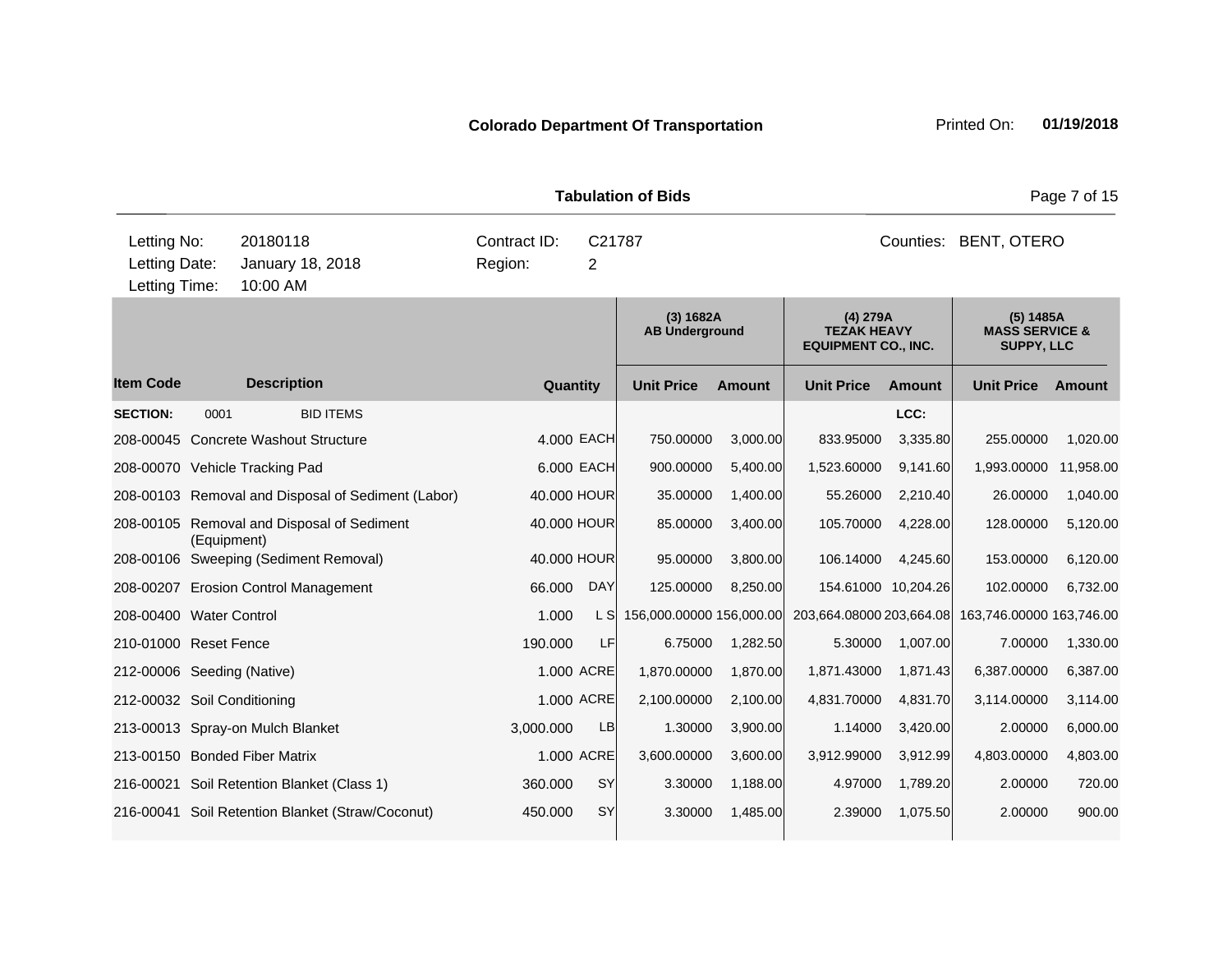| <b>Tabulation of Bids</b>   |                                                                                           |                                      |                                                      |          |                                        |                                    |                     |                                                                |                       |                                                      | Page 8 of 15 |  |  |
|-----------------------------|-------------------------------------------------------------------------------------------|--------------------------------------|------------------------------------------------------|----------|----------------------------------------|------------------------------------|---------------------|----------------------------------------------------------------|-----------------------|------------------------------------------------------|--------------|--|--|
|                             | Letting No:<br>20180118<br>Letting Date:<br>January 18, 2018<br>Letting Time:<br>10:00 AM |                                      |                                                      |          | Contract ID:<br>C21787<br>Region:<br>2 |                                    |                     |                                                                | Counties: BENT, OTERO |                                                      |              |  |  |
|                             |                                                                                           |                                      |                                                      |          |                                        | (3) 1682A<br><b>AB Underground</b> |                     | $(4)$ 279A<br><b>TEZAK HEAVY</b><br><b>EQUIPMENT CO., INC.</b> |                       | (5) 1485A<br><b>MASS SERVICE &amp;</b><br>SUPPY, LLC |              |  |  |
| <b>Item Code</b>            |                                                                                           | <b>Description</b>                   |                                                      | Quantity |                                        | <b>Unit Price</b>                  | <b>Amount</b>       | <b>Unit Price</b>                                              | <b>Amount</b>         | <b>Unit Price</b>                                    | Amount       |  |  |
| <b>SECTION:</b>             | 0001                                                                                      |                                      | <b>BID ITEMS</b>                                     |          |                                        |                                    |                     |                                                                | LCC:                  |                                                      |              |  |  |
|                             |                                                                                           |                                      | 216-00066 Concrete Block Soil Retention System       | 70.000   | <b>SY</b>                              | 103.00000                          | 7,210.00            | 89.59000                                                       | 6,271.30              | 267.00000 18,690.00                                  |              |  |  |
| 240-00020 Netting           |                                                                                           |                                      |                                                      | 15.000   | <b>SY</b>                              | 50.00000                           | 750.00              | 15.43000                                                       | 231.45                | 32.00000                                             | 480.00       |  |  |
|                             |                                                                                           |                                      | 304-06007 Aggregate Base Course (Class 6)            | 21.000   | CY                                     | 63.00000                           | 1,323.00            | 234.66000                                                      | 4,927.86              | 415.00000                                            | 8,715.00     |  |  |
|                             |                                                                                           |                                      | 403-00720 Hot Mix Asphalt (Patching) (Asphalt)       | 60,000   | <b>TON</b>                             | 134.00000                          | 8,040.00            | 323.98000                                                      | 19,438.80             | 583.00000                                            | 34,980.00    |  |  |
| 601-01000 Concrete Class B  |                                                                                           |                                      |                                                      | 12.000   | CY                                     | 1,199.00000                        | 14,388.00           | 1,587.88000 19,054.56                                          |                       | 1,169.00000                                          | 14,028.00    |  |  |
| 602-00000 Reinforcing Steel |                                                                                           |                                      |                                                      | 216.000  | LB                                     | 14.00000                           | 3,024.00            | 3.03000                                                        | 654.48                | 4.00000                                              | 864.00       |  |  |
|                             |                                                                                           | 603-00001 Annular Space Grouting     |                                                      | 30.000   | CY                                     | 525.00000                          | 15,750.00           |                                                                | 524.26000 15,727.80   | 885.00000 26,550.00                                  |              |  |  |
|                             |                                                                                           | 603-00084 Culvert Lining (84 Inch)   |                                                      | 77.000   | LF                                     |                                    | 780.00000 60,060.00 |                                                                | 915.47000 70,491.19   | 1,412.00000 108,724.00                               |              |  |  |
|                             |                                                                                           | (Complete In Place)                  | 603-01485 48 Inch Reinforced Concrete Pipe           | 53.000   | LF                                     |                                    | 330.00000 17,490.00 | 352.27000 18,670.31                                            |                       | 705.00000 37,365.00                                  |              |  |  |
|                             | Place)                                                                                    |                                      | 603-10480 48 Inch Corrugated Steel Pipe (Complete In | 144.000  | <b>LF</b>                              |                                    | 230.00000 33,120.00 |                                                                | 216.70000 31,204.80   | 299.00000 43,056.00                                  |              |  |  |
| 607-11525 Fence (Plastic)   |                                                                                           |                                      |                                                      | 659,000  | LF                                     | 1.25000                            | 823.75              | 2.47000                                                        | 1.627.73              | 4.00000                                              | 2,636.00     |  |  |
|                             |                                                                                           | 607-11580 Fence (Temporary)          |                                                      | 210.000  | LF                                     | 5.45000                            | 1,144.50            | 5.14000                                                        | 1,079.40              | 4.00000                                              | 840.00       |  |  |
|                             |                                                                                           | 612-00003 Delineator (Type III)      |                                                      |          | 8.000 EACH                             | 50.00000                           | 400.00              | 49.32000                                                       | 394.56                | 51.00000                                             | 408.00       |  |  |
|                             |                                                                                           | 620-00012 Field Laboratory (Class 2) |                                                      |          | 1.000 EACH                             | 22,656.00000 22,656.00             |                     | 11,996.05000 11,996.05                                         |                       | 11,073.00000 11,073.00                               |              |  |  |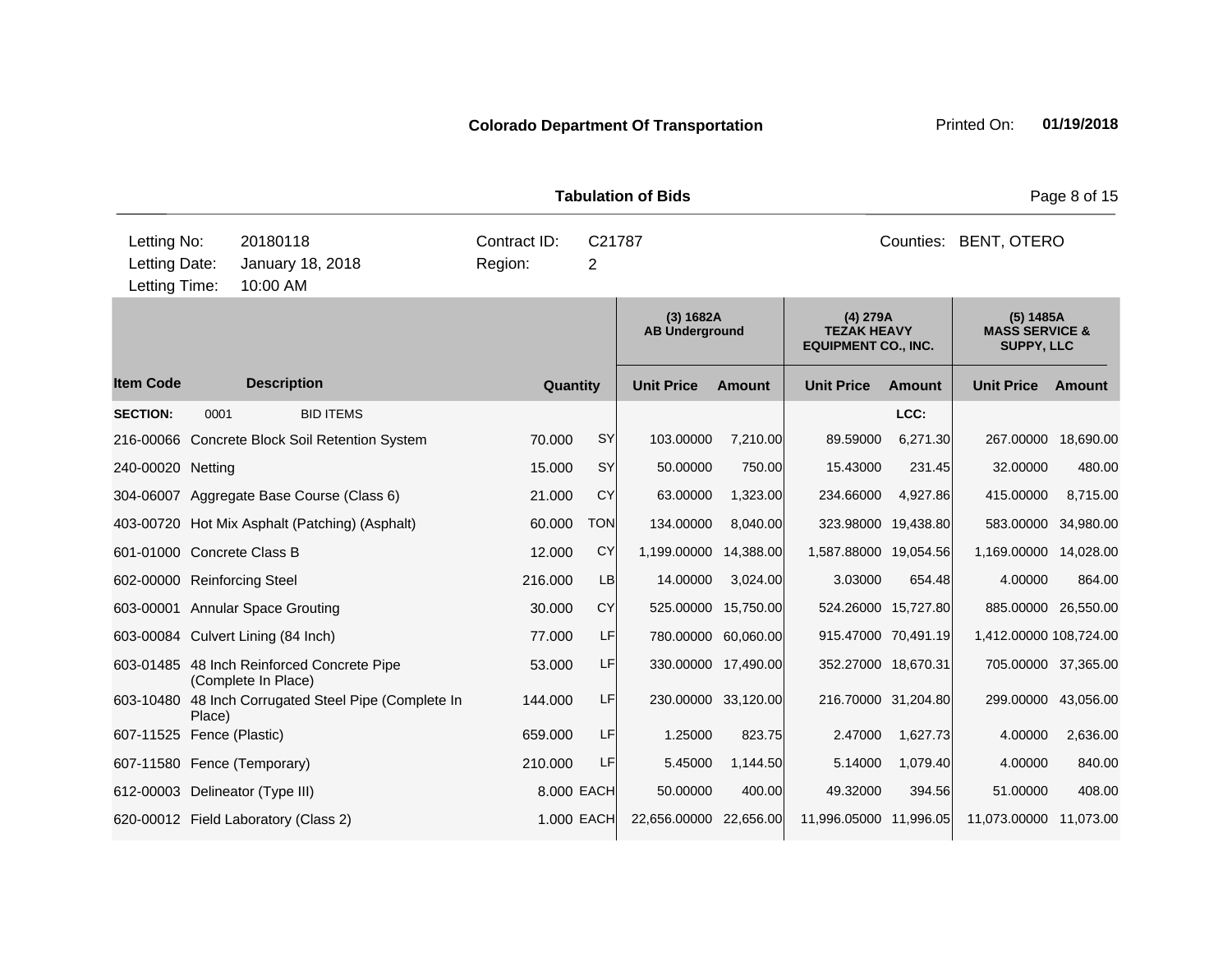|                                               |      |                                                                          | <b>Tabulation of Bids</b> |                |                                    |               |                                                              | Page 9 of 15       |                                                             |           |  |
|-----------------------------------------------|------|--------------------------------------------------------------------------|---------------------------|----------------|------------------------------------|---------------|--------------------------------------------------------------|--------------------|-------------------------------------------------------------|-----------|--|
| Letting No:<br>Letting Date:<br>Letting Time: |      | 20180118<br>January 18, 2018<br>10:00 AM                                 | Contract ID:<br>Region:   | C21787<br>2    |                                    |               | Counties: BENT, OTERO                                        |                    |                                                             |           |  |
|                                               |      |                                                                          |                           |                | (3) 1682A<br><b>AB Underground</b> |               | (4) 279A<br><b>TEZAK HEAVY</b><br><b>EQUIPMENT CO., INC.</b> |                    | (5) 1485A<br><b>MASS SERVICE &amp;</b><br><b>SUPPY, LLC</b> |           |  |
| <b>Item Code</b>                              |      | <b>Description</b>                                                       | Quantity                  |                | <b>Unit Price</b>                  | <b>Amount</b> | <b>Unit Price</b>                                            | <b>Amount</b>      | <b>Unit Price</b>                                           | Amount    |  |
| <b>SECTION:</b>                               | 0001 | <b>BID ITEMS</b>                                                         |                           |                |                                    |               |                                                              | LCC:               |                                                             |           |  |
| 620-00020 Sanitary Facility                   |      |                                                                          |                           | 2.000 EACH     | 600.00000                          | 1,200.00      | 1,349.39000                                                  | 2,698.78           | 424.00000                                                   | 848.00    |  |
| 626-00000 Mobilization                        |      |                                                                          | 1.000                     | L S            | 95,000.00000                       | 95,000.00     | 68,946.66000 68,946.66                                       |                    | 68,390.00000                                                | 68,390.00 |  |
|                                               |      | 626-01104 Public Information Services (Tier IV)                          | 1.000                     | L <sub>S</sub> | 6,864.00000                        | 6,864.00      | 1,446.72000                                                  | 1,446.72           | 7,307.00000                                                 | 7,307.00  |  |
|                                               |      | 627-00001 Pavement Marking Paint                                         | 10.000                    | GAL            | 75.00000                           | 750.00        | 259.35000                                                    | 2,593.50           | 224.00000                                                   | 2,240.00  |  |
| 630-00000 Flagging                            |      |                                                                          | 400.000 HOUR              |                | 27.50000                           | 11,000.00     |                                                              | 28.36000 11,344.00 | 32.00000                                                    | 12,800.00 |  |
|                                               |      | 630-00007 Traffic Control Inspection                                     | 52.000                    | <b>DAY</b>     | 85.00000                           | 4,420.00      | 170.13000                                                    | 8,846.76           | 192.00000                                                   | 9,984.00  |  |
|                                               |      | 630-00012 Traffic Control Management                                     | 66.000                    | <b>DAY</b>     | 566.00000                          | 37,356.00     | 793.94000 52,400.04                                          |                    | 895.00000                                                   | 59,070.00 |  |
|                                               |      | 630-80001 Flashing Beacon (Portable)                                     |                           | 6.000 EACH     | 550.00000                          | 3,300.00      | 1,134.20000                                                  | 6,805.20           | 1,277.00000                                                 | 7,662.00  |  |
|                                               |      | 630-80341 Construction Traffic Sign (Panel Size A)                       | 22.000 EACH               |                | 33.00000                           | 726.00        | 45.37000                                                     | 998.14             | 51.00000                                                    | 1,122.00  |  |
|                                               |      | 630-80342 Construction Traffic Sign (Panel Size B)                       | 11.000 EACH               |                | 33.00000                           | 363.00        | 68.06000                                                     | 748.66             | 77.00000                                                    | 847.00    |  |
|                                               |      | 630-80348 Construction Information Sign                                  |                           | 4.000 EACH     | 33.00000                           | 132.00        | 113.42000                                                    | 453.68             | 128.00000                                                   | 512.00    |  |
|                                               |      | 630-80355 Portable Message Sign Panel                                    |                           | 2.000 EACH     | 2,750.00000                        | 5,500.00      | 6,238.10000 12,476.20                                        |                    | 7,026.00000                                                 | 14,052.00 |  |
|                                               |      | 630-80358 Advance Warning Flashing or Sequencing<br>Arrow Panel (C Type) |                           | 1.000 EACH     | 1,650.00000                        | 1,650.00      | 113.42000                                                    | 113.42             | 128.00000                                                   | 128.00    |  |
| 630-80360                                     |      | Drum Channelizing Device                                                 | 30.000 EACH               |                | 22.00000                           | 660.00        | 45.37000                                                     | 1,361.10           | 51.00000                                                    | 1,530.00  |  |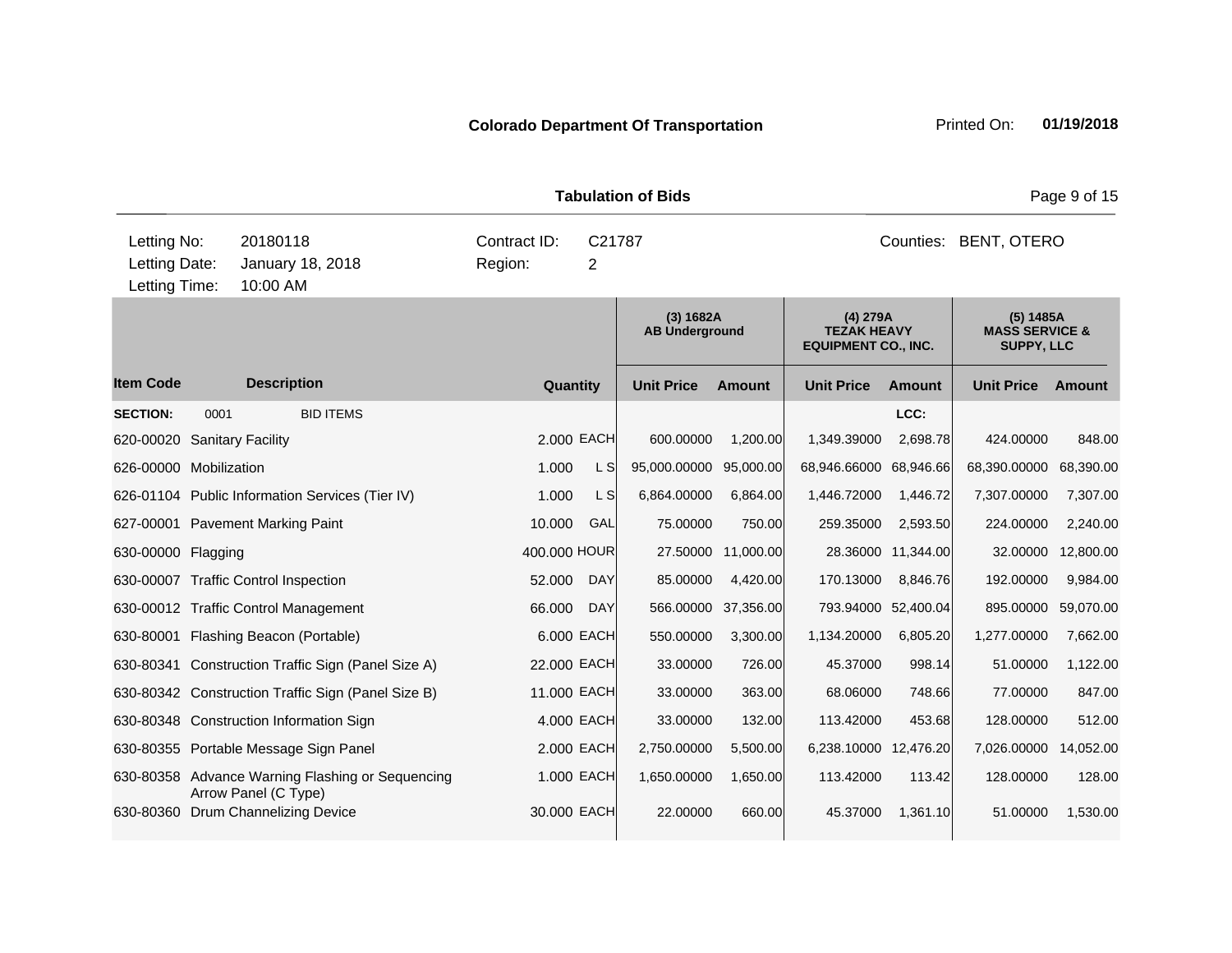| <b>Tabulation of Bids</b>                     |                                                             |                              |                                                                                                    |               |                                                             |               |                        |           |  |
|-----------------------------------------------|-------------------------------------------------------------|------------------------------|----------------------------------------------------------------------------------------------------|---------------|-------------------------------------------------------------|---------------|------------------------|-----------|--|
| Letting No:<br>Letting Date:<br>Letting Time: | 20180118<br>January 18, 2018<br>10:00 AM                    | Contract ID:<br>Region:<br>2 | C <sub>21787</sub>                                                                                 |               |                                                             | Counties:     | BENT, OTERO            |           |  |
|                                               |                                                             |                              | (3) 1682A<br>(4) 279A<br><b>TEZAK HEAVY</b><br><b>AB Underground</b><br><b>EQUIPMENT CO., INC.</b> |               | (5) 1485A<br><b>MASS SERVICE &amp;</b><br><b>SUPPY, LLC</b> |               |                        |           |  |
| <b>Item Code</b>                              | <b>Description</b>                                          | Quantity                     | <b>Unit Price</b>                                                                                  | <b>Amount</b> | <b>Unit Price</b>                                           | <b>Amount</b> | <b>Unit Price</b>      | Amount    |  |
| <b>SECTION:</b>                               | <b>BID ITEMS</b><br>0001                                    |                              |                                                                                                    |               |                                                             | LCC:          |                        |           |  |
| 630-80363                                     | Drum Channelizing Device (With Light)<br>(Flashing)         | 10.000 EACH                  | 44.00000                                                                                           | 440.00        | 56.71000                                                    | 567.10        | 64.00000               | 640.00    |  |
| 630-80380                                     | <b>Traffic Cone</b>                                         | 75.000 EACH                  | 3.00000                                                                                            | 225.00        | 9.08000                                                     | 681.00        | 11.00000               | 825.00    |  |
|                                               | 630-80393 Stackable Vertical Panels                         | 20.000 EACH                  | 22,00000                                                                                           | 440.00        | 45.37000                                                    | 907.40        | 51.00000               | 1,020.00  |  |
| 630-85040                                     | Impact Attenuator (Truck Mounted<br>Attenuator) (Temporary) | 1.000 EACH                   | 25,300.00000                                                                                       | 25,300.00     | 13,610.40000                                                | 13,610.40     | 15,330.00000           | 15,330.00 |  |
| 630-86801                                     | Traffic Signal (Temporary)                                  | 1.000<br>L S                 | 10,500.00000 10,500.00                                                                             |               | 20,415.60000 20,415.60                                      |               | 22,994.00000 22,994.00 |           |  |
| <b>Section Totals:</b>                        |                                                             | \$650,468.25                 |                                                                                                    | \$714,116.49  |                                                             | \$836,189.50  |                        |           |  |
| <b>Contract Grand Totals</b>                  |                                                             | \$650,468.25                 |                                                                                                    | \$714,116.49  |                                                             | \$836,189.50  |                        |           |  |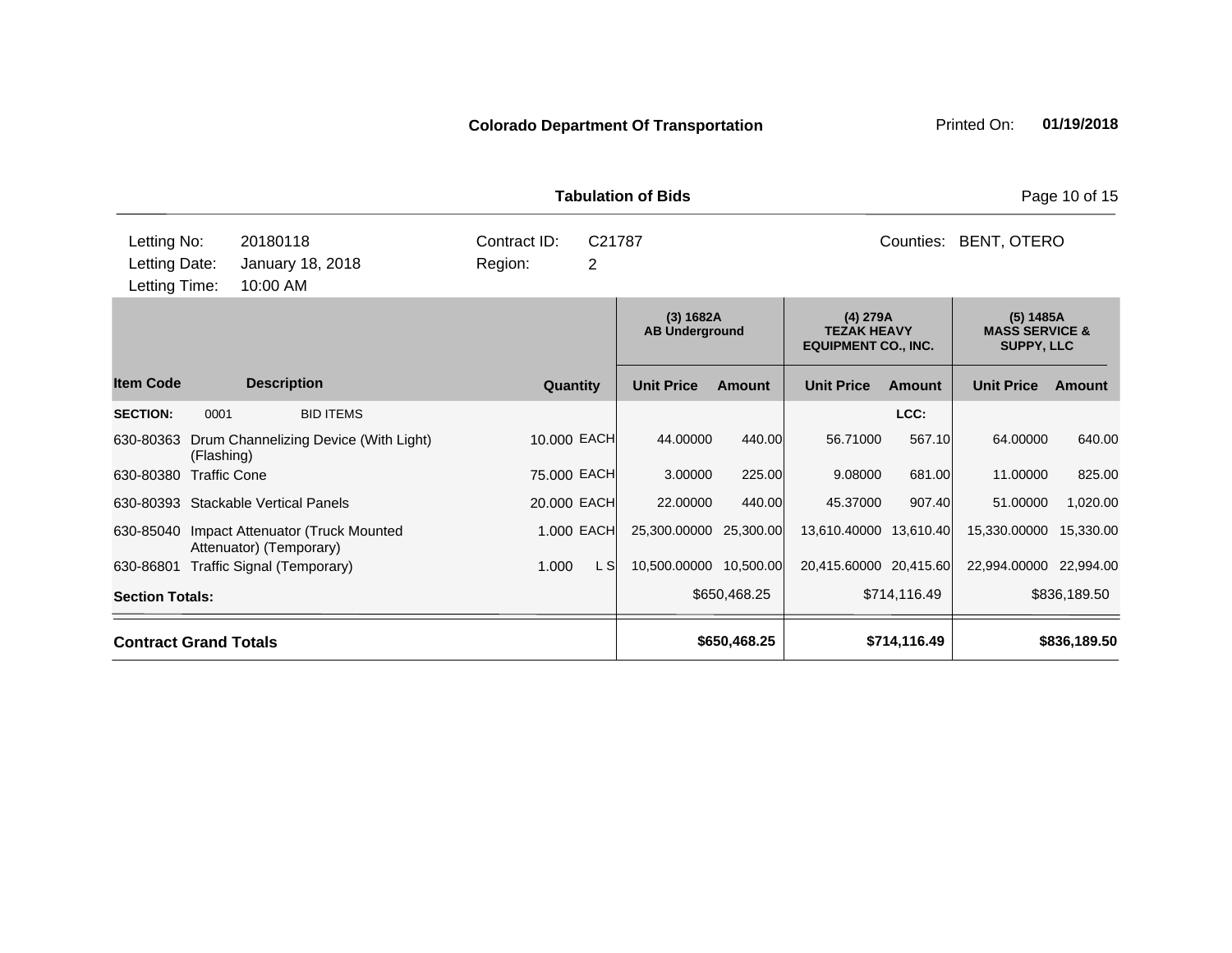| <b>Tabulation of Bids</b>                     |                                          |                         |          |             |                                                    |          |                   |               |                       |        |
|-----------------------------------------------|------------------------------------------|-------------------------|----------|-------------|----------------------------------------------------|----------|-------------------|---------------|-----------------------|--------|
| Letting No:<br>Letting Date:<br>Letting Time: | 20180118<br>January 18, 2018<br>10:00 AM | Contract ID:<br>Region: |          | C21787<br>2 |                                                    |          |                   |               | Counties: BENT, OTERO |        |
|                                               |                                          |                         |          |             | (6) 780A<br><b>LOBOS STRUCTURES,</b><br><b>LLC</b> |          |                   |               |                       |        |
| <b>Item Code</b>                              | <b>Description</b>                       |                         | Quantity |             | <b>Unit Price</b>                                  | Amount   | <b>Unit Price</b> | <b>Amount</b> | <b>Unit Price</b>     | Amount |
| <b>SECTION:</b>                               | <b>BID ITEMS</b><br>0001                 |                         |          |             |                                                    |          |                   | LCC:          |                       |        |
|                                               | 201-00000 Clearing and Grubbing          |                         | 1.000    | L S         | 16,900.00000 16,900.00                             |          |                   |               |                       |        |
|                                               | 202-00010 Removal of Tree                |                         |          | 1.000 EACH  | 950.00000                                          | 950.00   |                   |               |                       |        |
|                                               | 202-00035 Removal of Pipe                | 200.000                 |          | LF          | 40.00000                                           | 8,000.00 |                   |               |                       |        |
|                                               | 202-00220 Removal of Asphalt Mat         | 65.000                  |          | SY          | 42.00000                                           | 2,730.00 |                   |               |                       |        |
| 202-04002 Clean Culvert                       |                                          |                         |          | 1.000 EACH  | 10,000.00000 10,000.00                             |          |                   |               |                       |        |
| 203-01500 Blading                             |                                          |                         |          | 48.000 HOUR | 170.00000                                          | 8,160.00 |                   |               |                       |        |
| 203-01510 Backhoe                             |                                          |                         |          | 48.000 HOUR | 165.00000                                          | 7,920.00 |                   |               |                       |        |
|                                               | 203-01594 Combination Loader             |                         |          | 48.000 HOUR | 170.00000                                          | 8,160.00 |                   |               |                       |        |
| 203-01597 Potholing                           |                                          |                         |          | 40.000 HOUR | 230.00000                                          | 9,200.00 |                   |               |                       |        |
| 207-00205 Topsoil                             |                                          |                         | 7.500    | <b>CY</b>   | 125.00000                                          | 937.50   |                   |               |                       |        |
|                                               | 207-00310 Stockpile Wetland Topsoil      | 33.500                  |          | CY          | 95.00000                                           | 3,182.50 |                   |               |                       |        |
|                                               | 208-00002 Erosion Log Type 1 (12 Inch)   | 320.000                 |          | LF          | 7.70000                                            | 2,464.00 |                   |               |                       |        |
| 208-00004 Silt Berm                           |                                          | 450.000                 |          | LF          | 18.75000                                           | 8,437.50 |                   |               |                       |        |
| 208-00020 Silt Fence                          |                                          | 260.000                 |          | LF          | 3.63000                                            | 943.80   |                   |               |                       |        |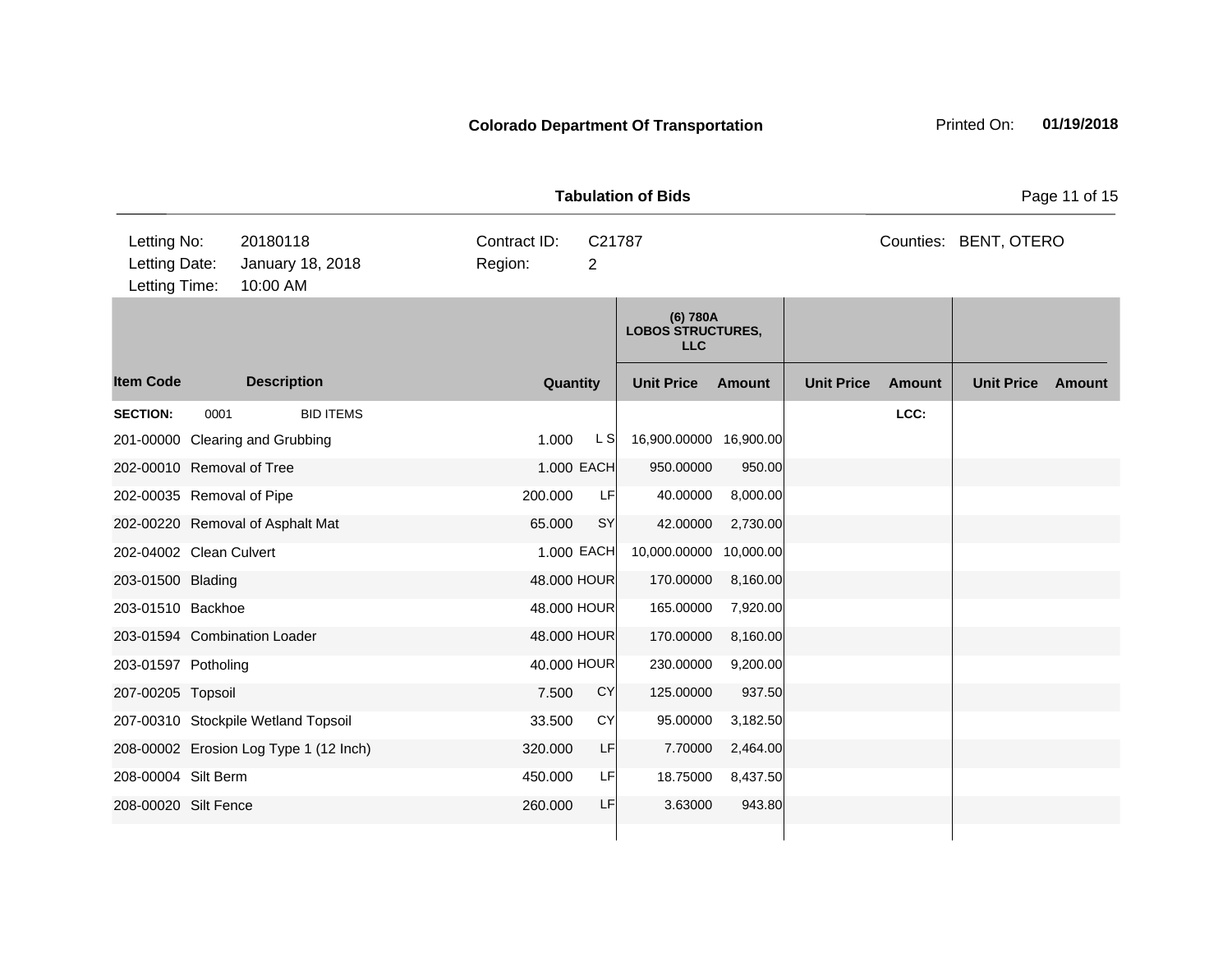|                                               |                                                           |                         |             | <b>Tabulation of Bids</b>                          |          |                   |        |                       | Page 12 of 15 |
|-----------------------------------------------|-----------------------------------------------------------|-------------------------|-------------|----------------------------------------------------|----------|-------------------|--------|-----------------------|---------------|
| Letting No:<br>Letting Date:<br>Letting Time: | 20180118<br>January 18, 2018<br>10:00 AM                  | Contract ID:<br>Region: | C21787<br>2 |                                                    |          |                   |        | Counties: BENT, OTERO |               |
|                                               |                                                           |                         |             | (6) 780A<br><b>LOBOS STRUCTURES,</b><br><b>LLC</b> |          |                   |        |                       |               |
| <b>Item Code</b>                              | <b>Description</b>                                        | Quantity                |             | <b>Unit Price</b>                                  | Amount   | <b>Unit Price</b> | Amount | <b>Unit Price</b>     | Amount        |
| <b>SECTION:</b><br>0001                       | <b>BID ITEMS</b><br>208-00045 Concrete Washout Structure  | 4.000 EACH              |             | 550.00000                                          | 2,200.00 |                   | LCC:   |                       |               |
| 208-00070 Vehicle Tracking Pad                |                                                           | 6.000 EACH              |             | 2,300.00000 13,800.00                              |          |                   |        |                       |               |
|                                               | 208-00103 Removal and Disposal of Sediment (Labor)        | 40.000 HOUR             |             | 52.00000                                           | 2,080.00 |                   |        |                       |               |
|                                               | 208-00105 Removal and Disposal of Sediment<br>(Equipment) | 40.000 HOUR             |             | 162.00000                                          | 6,480.00 |                   |        |                       |               |
|                                               | 208-00106 Sweeping (Sediment Removal)                     | 40.000 HOUR             |             | 130.00000                                          | 5,200.00 |                   |        |                       |               |
|                                               | 208-00207 Erosion Control Management                      | 66.000                  | <b>DAY</b>  | 145.00000                                          | 9,570.00 |                   |        |                       |               |
| 208-00400 Water Control                       |                                                           | 1.000                   |             | L S 285,000.00000 285,000.00                       |          |                   |        |                       |               |
| 210-01000 Reset Fence                         |                                                           | 190.000                 | LF          | 16.00000                                           | 3,040.00 |                   |        |                       |               |
| 212-00006 Seeding (Native)                    |                                                           | 1.000 ACRE              |             | 2,350.00000                                        | 2,350.00 |                   |        |                       |               |
| 212-00032 Soil Conditioning                   |                                                           | 1.000 ACRE              |             | 7,990.00000                                        | 7,990.00 |                   |        |                       |               |
|                                               | 213-00013 Spray-on Mulch Blanket                          | 3,000.000               | <b>LB</b>   | 3.17000                                            | 9,510.00 |                   |        |                       |               |
| 213-00150 Bonded Fiber Matrix                 |                                                           | 1.000 ACRE              |             | 5,760.00000                                        | 5,760.00 |                   |        |                       |               |
|                                               | 216-00021 Soil Retention Blanket (Class 1)                | 360.000                 | <b>SY</b>   | 5.00000                                            | 1,800.00 |                   |        |                       |               |

216-00041 Soil Retention Blanket (Straw/Coconut) 450.000 SY 4.60000 2,070.00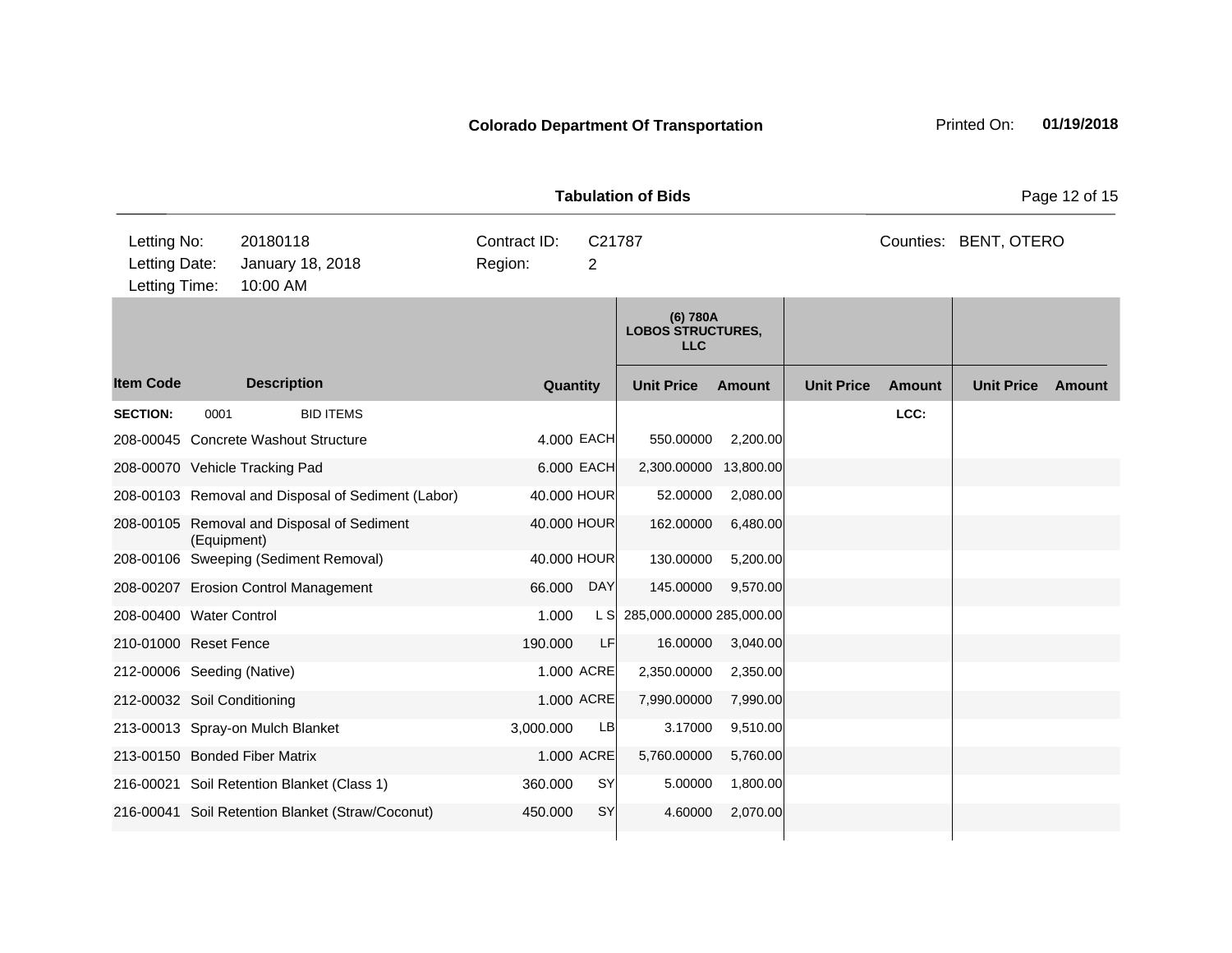|                                               |        |                                                                   |                         |                          | <b>Tabulation of Bids</b>                          |                     |                   |               |                       | Page 13 of 15 |
|-----------------------------------------------|--------|-------------------------------------------------------------------|-------------------------|--------------------------|----------------------------------------------------|---------------------|-------------------|---------------|-----------------------|---------------|
| Letting No:<br>Letting Date:<br>Letting Time: |        | 20180118<br>January 18, 2018<br>10:00 AM                          | Contract ID:<br>Region: | C21787<br>$\overline{2}$ |                                                    |                     |                   |               | Counties: BENT, OTERO |               |
|                                               |        |                                                                   |                         |                          | (6) 780A<br><b>LOBOS STRUCTURES.</b><br><b>LLC</b> |                     |                   |               |                       |               |
| <b>Item Code</b>                              |        | <b>Description</b>                                                | Quantity                |                          | <b>Unit Price</b>                                  | Amount              | <b>Unit Price</b> | <b>Amount</b> | <b>Unit Price</b>     | <b>Amount</b> |
| <b>SECTION:</b>                               | 0001   | <b>BID ITEMS</b>                                                  |                         |                          |                                                    |                     |                   | LCC:          |                       |               |
|                                               |        | 216-00066 Concrete Block Soil Retention System                    | 70.000                  | SY                       | 99.00000                                           | 6,930.00            |                   |               |                       |               |
| 240-00020 Netting                             |        |                                                                   | 15.000                  | SY                       | 26.00000                                           | 390.00              |                   |               |                       |               |
|                                               |        | 304-06007 Aggregate Base Course (Class 6)                         | 21.000                  | CY                       | 216.00000                                          | 4,536.00            |                   |               |                       |               |
|                                               |        | 403-00720 Hot Mix Asphalt (Patching) (Asphalt)                    | 60.000                  | <b>TON</b>               |                                                    | 350.00000 21,000.00 |                   |               |                       |               |
| 601-01000 Concrete Class B                    |        |                                                                   | 12.000                  | CY                       | 1,295.00000 15,540.00                              |                     |                   |               |                       |               |
| 602-00000 Reinforcing Steel                   |        |                                                                   | 216.000                 | LB                       | 6.80000                                            | 1,468.80            |                   |               |                       |               |
|                                               |        | 603-00001 Annular Space Grouting                                  | 30.000                  | <b>CY</b>                | 1,485.00000 44,550.00                              |                     |                   |               |                       |               |
|                                               |        | 603-00084 Culvert Lining (84 Inch)                                | 77.000                  | LF                       |                                                    | 758.00000 58,366.00 |                   |               |                       |               |
|                                               |        | 603-01485 48 Inch Reinforced Concrete Pipe<br>(Complete In Place) | 53.000                  | LF                       |                                                    | 300.00000 15,900.00 |                   |               |                       |               |
|                                               | Place) | 603-10480 48 Inch Corrugated Steel Pipe (Complete In              | 144.000                 | LF                       |                                                    | 235.00000 33,840.00 |                   |               |                       |               |
| 607-11525 Fence (Plastic)                     |        |                                                                   | 659.000                 | LF                       | 4.00000                                            | 2,636.00            |                   |               |                       |               |
|                                               |        | 607-11580 Fence (Temporary)                                       | 210.000                 | <b>LF</b>                | 22.00000                                           | 4,620.00            |                   |               |                       |               |
|                                               |        | 612-00003 Delineator (Type III)                                   |                         | 8.000 EACH               | 57.00000                                           | 456.00              |                   |               |                       |               |
|                                               |        | 620-00012 Field Laboratory (Class 2)                              |                         | 1.000 EACH               | 32,000.00000 32,000.00                             |                     |                   |               |                       |               |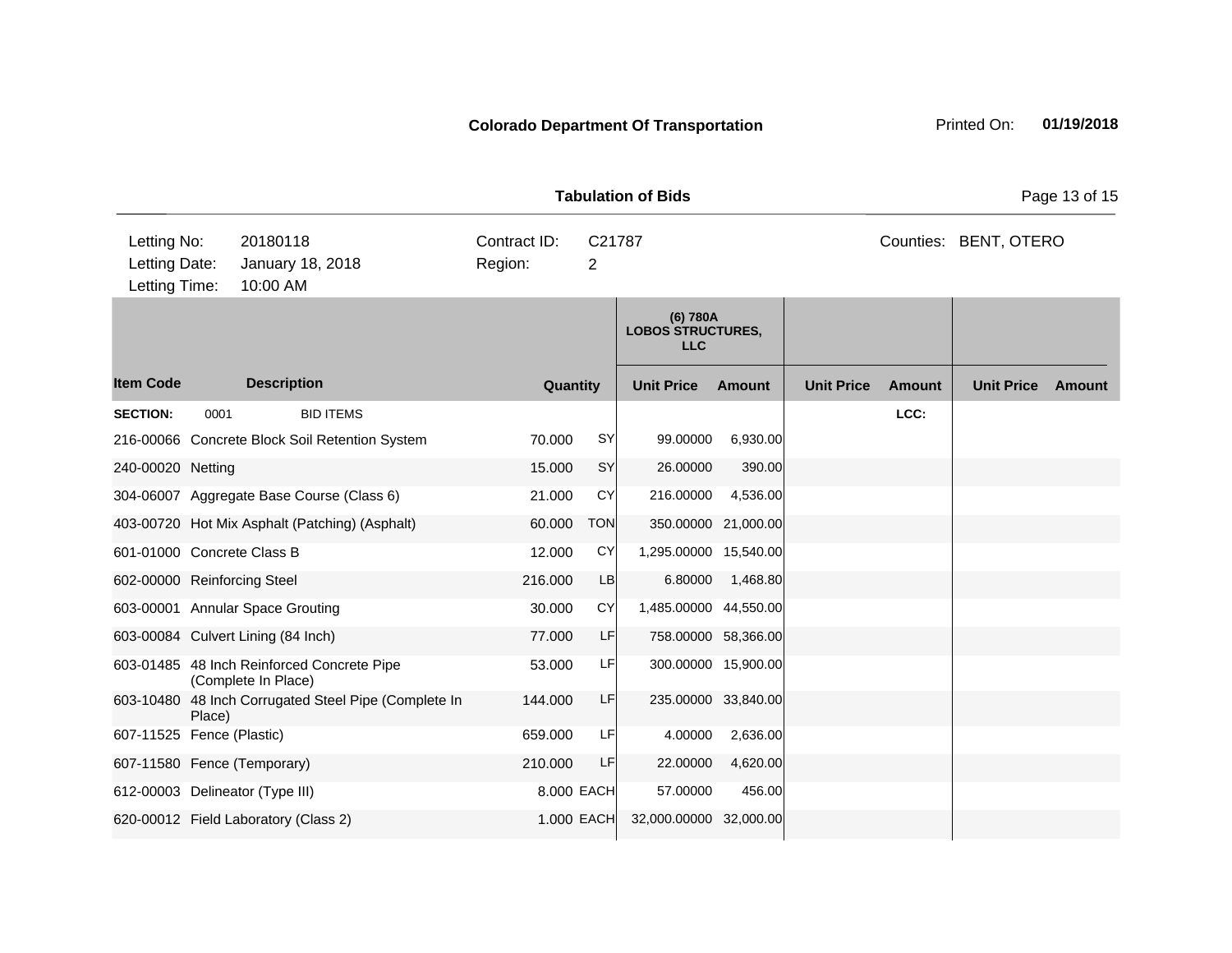|                                               | <b>Tabulation of Bids</b> |                                                                          |                         |                          |                                                    |                    |                   |               |                       |        |  |
|-----------------------------------------------|---------------------------|--------------------------------------------------------------------------|-------------------------|--------------------------|----------------------------------------------------|--------------------|-------------------|---------------|-----------------------|--------|--|
| Letting No:<br>Letting Date:<br>Letting Time: |                           | 20180118<br>January 18, 2018<br>10:00 AM                                 | Contract ID:<br>Region: | C21787<br>$\overline{2}$ |                                                    |                    |                   |               | Counties: BENT, OTERO |        |  |
|                                               |                           |                                                                          |                         |                          | (6) 780A<br><b>LOBOS STRUCTURES,</b><br><b>LLC</b> |                    |                   |               |                       |        |  |
| <b>Item Code</b>                              |                           | <b>Description</b>                                                       | Quantity                |                          | <b>Unit Price</b>                                  | Amount             | <b>Unit Price</b> | <b>Amount</b> | <b>Unit Price</b>     | Amount |  |
| <b>SECTION:</b>                               | 0001                      | <b>BID ITEMS</b>                                                         |                         |                          |                                                    |                    |                   | LCC:          |                       |        |  |
| 620-00020 Sanitary Facility                   |                           |                                                                          |                         | 2.000 EACH               | 1,900.00000                                        | 3,800.00           |                   |               |                       |        |  |
| 626-00000 Mobilization                        |                           |                                                                          | 1.000                   | L SI                     | 166,000.00000 166,000.00                           |                    |                   |               |                       |        |  |
|                                               |                           | 626-01104 Public Information Services (Tier IV)                          | 1.000                   | L S                      | 6,587.00000                                        | 6,587.00           |                   |               |                       |        |  |
|                                               |                           | 627-00001 Pavement Marking Paint                                         | 10.000                  | GAL                      | 82.00000                                           | 820.00             |                   |               |                       |        |  |
| 630-00000 Flagging                            |                           |                                                                          | 400.000 HOUR            |                          |                                                    | 29.00000 11,600.00 |                   |               |                       |        |  |
|                                               |                           | 630-00007 Traffic Control Inspection                                     | 52.000                  | <b>DAY</b>               | 173.00000                                          | 8,996.00           |                   |               |                       |        |  |
|                                               |                           | 630-00012 Traffic Control Management                                     | 66.000                  | DAY                      | 815.00000                                          | 53,790.00          |                   |               |                       |        |  |
|                                               |                           | 630-80001 Flashing Beacon (Portable)                                     |                         | 6,000 EACH               | 1,150.00000                                        | 6,900.00           |                   |               |                       |        |  |
|                                               |                           | 630-80341 Construction Traffic Sign (Panel Size A)                       | 22.000 EACH             |                          | 46.00000                                           | 1,012.00           |                   |               |                       |        |  |
|                                               |                           | 630-80342 Construction Traffic Sign (Panel Size B)                       | 11.000 EACH             |                          | 69.00000                                           | 759.00             |                   |               |                       |        |  |
|                                               |                           | 630-80348 Construction Information Sign                                  |                         | 4.000 EACH               | 115.00000                                          | 460.00             |                   |               |                       |        |  |
|                                               |                           | 630-80355 Portable Message Sign Panel                                    |                         | 2.000 EACH               | 6,340.00000                                        | 12,680.00          |                   |               |                       |        |  |
|                                               |                           | 630-80358 Advance Warning Flashing or Sequencing<br>Arrow Panel (C Type) |                         | 1.000 EACH               | 115.00000                                          | 115.00             |                   |               |                       |        |  |
|                                               |                           | 630-80360 Drum Channelizing Device                                       | 30.000 EACH             |                          | 46.00000                                           | 1,380.00           |                   |               |                       |        |  |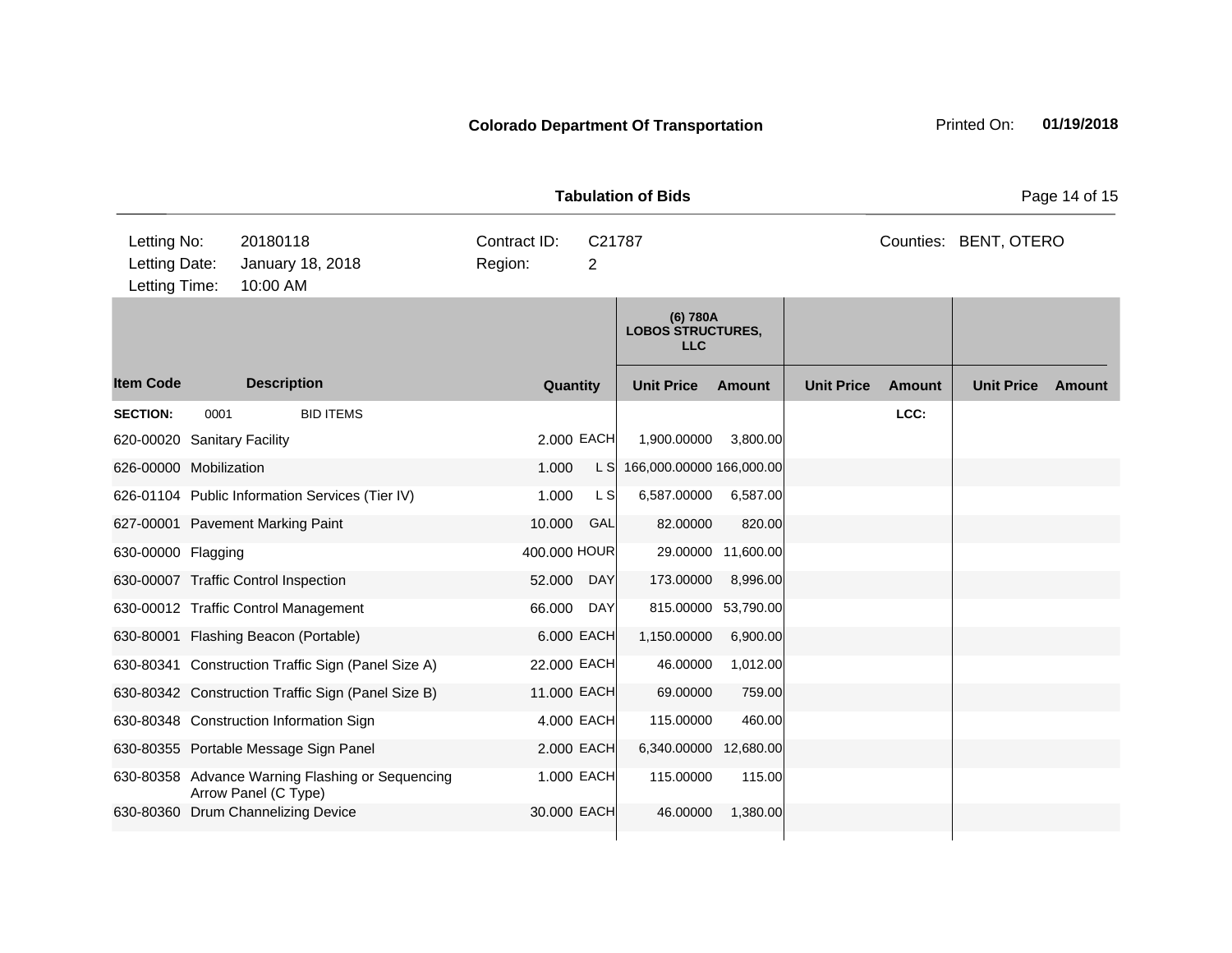| Printed On: | 01/19/2018 |
|-------------|------------|
|             |            |

|                                                                                           | <b>Tabulation of Bids</b> |                                                                       |                          |     |                                                    |               |                   |               |                   |        |
|-------------------------------------------------------------------------------------------|---------------------------|-----------------------------------------------------------------------|--------------------------|-----|----------------------------------------------------|---------------|-------------------|---------------|-------------------|--------|
| Letting No:<br>20180118<br>Letting Date:<br>January 18, 2018<br>Letting Time:<br>10:00 AM |                           | Contract ID:<br>Region:                                               | C21787<br>$\overline{2}$ |     |                                                    |               | Counties:         | BENT, OTERO   |                   |        |
|                                                                                           |                           |                                                                       |                          |     | (6) 780A<br><b>LOBOS STRUCTURES,</b><br><b>LLC</b> |               |                   |               |                   |        |
| <b>Item Code</b>                                                                          |                           | <b>Description</b>                                                    | Quantity                 |     | <b>Unit Price</b>                                  | <b>Amount</b> | <b>Unit Price</b> | <b>Amount</b> | <b>Unit Price</b> | Amount |
| <b>SECTION:</b>                                                                           | 0001                      | <b>BID ITEMS</b>                                                      |                          |     |                                                    |               |                   | LCC:          |                   |        |
| 630-80363                                                                                 | (Flashing)                | Drum Channelizing Device (With Light)                                 | 10.000 EACH              |     | 58.00000                                           | 580.00        |                   |               |                   |        |
| 630-80380 Traffic Cone                                                                    |                           |                                                                       | 75.000 EACH              |     | 9.00000                                            | 675.00        |                   |               |                   |        |
|                                                                                           |                           | 630-80393 Stackable Vertical Panels                                   | 20.000 EACH              |     | 46.00000                                           | 920.00        |                   |               |                   |        |
|                                                                                           |                           | 630-85040 Impact Attenuator (Truck Mounted<br>Attenuator) (Temporary) | 1.000 EACH               |     | 13,800.00000                                       | 13,800.00     |                   |               |                   |        |
|                                                                                           |                           | 630-86801 Traffic Signal (Temporary)                                  | 1.000                    | L S | 22,000.00000 22,000.00                             |               |                   |               |                   |        |
| <b>Section Totals:</b>                                                                    |                           |                                                                       |                          |     |                                                    | \$999,942.10  |                   |               |                   |        |
| <b>Contract Grand Totals</b>                                                              |                           |                                                                       |                          |     |                                                    | \$999,942.10  |                   |               |                   |        |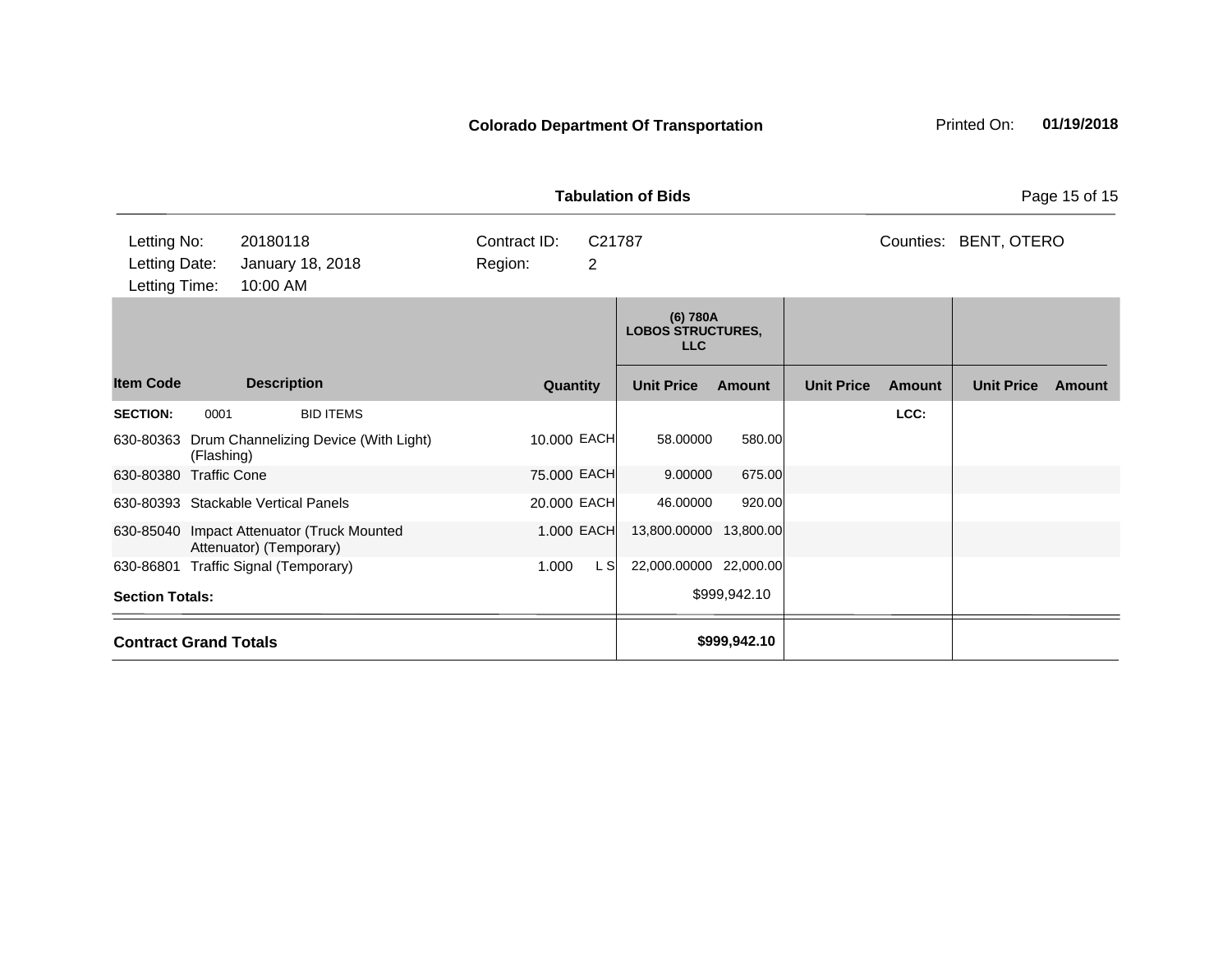|               |                  |              | <b>Colorado Department Of Transportation</b> | Printed On:              |             |  |
|---------------|------------------|--------------|----------------------------------------------|--------------------------|-------------|--|
|               |                  |              | <b>Low Bid Item Analysis</b>                 |                          | Page 1 of 8 |  |
| Letting No:   | 20180118         | Contract ID: | C21787                                       | Counties: BENT, OTERO    |             |  |
| Letting Date: | January 18, 2018 | Region:      | 2                                            |                          |             |  |
| Letting Time: | 10:00 AM         |              | Contract Time: 62 WORKING DAYS               | Project(s): STR R200-238 |             |  |

| Line            | Item/<br>Description                   | Quantity         | Estimated<br>Price | <b>Bid Price/</b><br><b>Units</b> | <b>Estimated</b><br>Amount | <b>Bid Amount</b> | <b>Bid Est</b><br>$\frac{0}{0}$ | Overrun $(+)$<br>Underrun (-) |
|-----------------|----------------------------------------|------------------|--------------------|-----------------------------------|----------------------------|-------------------|---------------------------------|-------------------------------|
| <b>SECTION:</b> | 0001                                   | <b>BID ITEMS</b> |                    |                                   |                            |                   |                                 |                               |
| 0005            | 201-00000<br>Clearing and Grubbing     | 1.000            | 6,000.00000        | 63,000.00000<br>L S               | 6,000.00                   | 63,000.00         | 1050.00%                        | 57,000.00                     |
| 0010            | 202-00010<br><b>Removal of Tree</b>    | 1.000            | 600.00000          | 400.00000<br><b>EACH</b>          | 600.00                     | 400.00            | 66.67%                          | $-200.00$                     |
| 0015            | 202-00035<br>Removal of Pipe           | 200.000          | 25.00000           | 25.50000<br>LF                    | 5,000.00                   | 5,100.00          | 102.00%                         | 100.00                        |
| 0020            | 202-00220<br>Removal of Asphalt Mat    | 65,000           | 25.00000           | 90.00000<br><b>SY</b>             | 1,625.00                   | 5,850.00          | 360.00%                         | 4,225.00                      |
| 0025            | 202-04002<br>Clean Culvert             | 1.000            | 1,500.00000        | 1,000.00000<br><b>EACH</b>        | 1,500.00                   | 1,000.00          | 66.67%                          | $-500.00$                     |
| 0030            | 203-01500<br><b>Blading</b>            | 48.000           | 135,00000          | 170.00000<br><b>HOUR</b>          | 6,480.00                   | 8,160.00          | 125.93%                         | 1,680.00                      |
| 0035            | 203-01510<br><b>Backhoe</b>            | 48.000           | 125.00000          | 160.00000<br><b>HOUR</b>          | 6,000.00                   | 7,680.00          | 128.00%                         | 1,680.00                      |
| 0040            | 203-01594<br><b>Combination Loader</b> | 48.000           | 125.00000          | 110.00000<br><b>HOUR</b>          | 6,000.00                   | 5,280.00          | 88.00%                          | $-720.00$                     |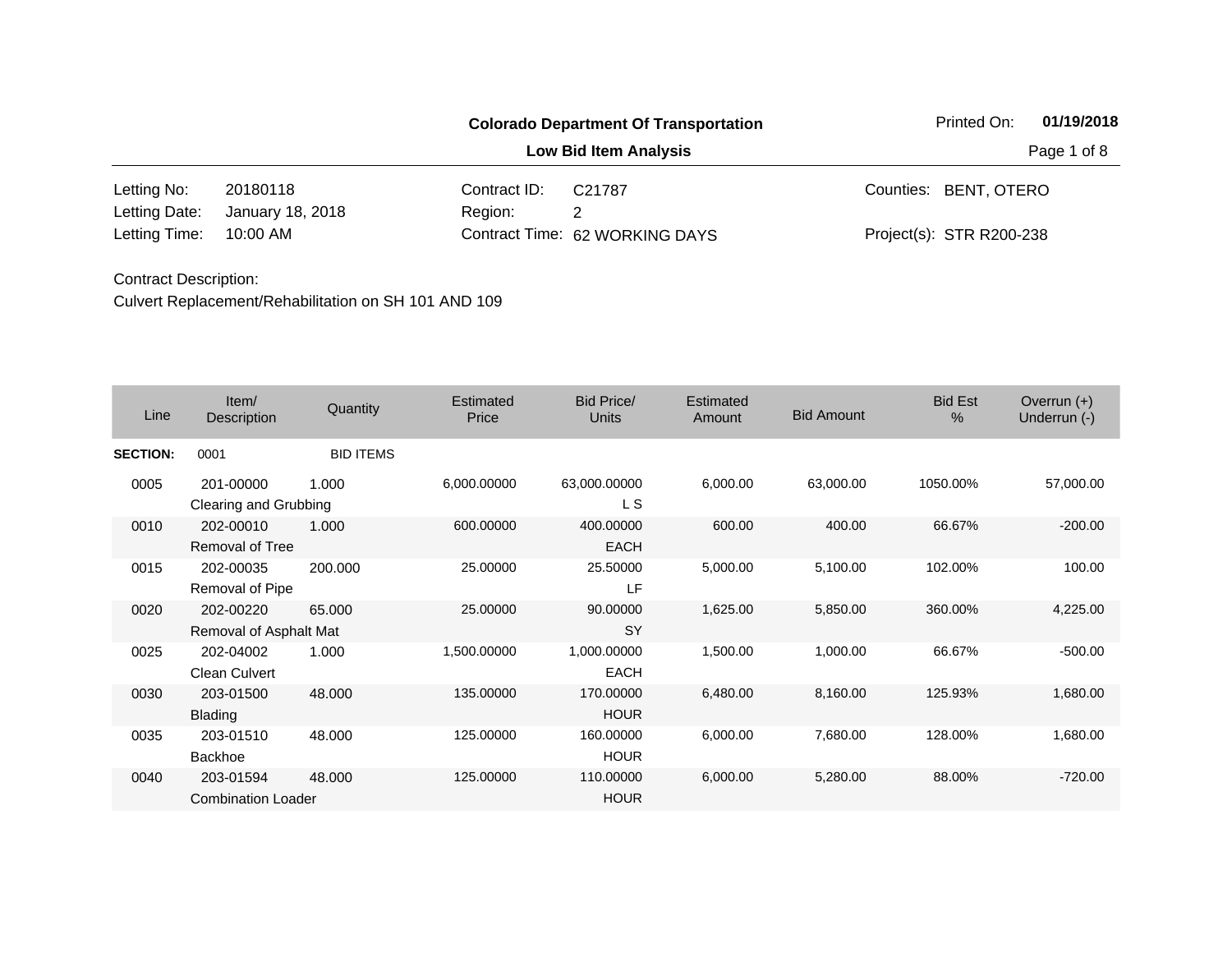|               |                  |              | <b>Colorado Department Of Transportation</b> | Printed On:              |             |  |
|---------------|------------------|--------------|----------------------------------------------|--------------------------|-------------|--|
|               |                  |              | <b>Low Bid Item Analysis</b>                 |                          | Page 2 of 8 |  |
| Letting No:   | 20180118         | Contract ID: | C21787                                       | Counties: BENT, OTERO    |             |  |
| Letting Date: | January 18, 2018 | Region:      | 2                                            |                          |             |  |
| Letting Time: | 10:00 AM         |              | Contract Time: 62 WORKING DAYS               | Project(s): STR R200-238 |             |  |

| Line            | Item/<br>Description                      | Quantity         | Estimated<br>Price | Bid Price/<br>Units      | Estimated<br>Amount | <b>Bid Amount</b> | <b>Bid Est</b><br>% | Overrun $(+)$<br>Underrun (-) |
|-----------------|-------------------------------------------|------------------|--------------------|--------------------------|---------------------|-------------------|---------------------|-------------------------------|
| <b>SECTION:</b> | 0001                                      | <b>BID ITEMS</b> |                    |                          |                     |                   |                     |                               |
| 0045            | 203-01597<br>Potholing                    | 40.000           | 205.00000          | 270.00000<br><b>HOUR</b> | 8,200.00            | 10,800.00         | 131.71%             | 2,600.00                      |
| 0050            | 207-00205<br>Topsoil                      | 7.500            | 80.00000           | 200.00000<br>CY          | 600.00              | 1,500.00          | 250.00%             | 900.00                        |
| 0055            | 207-00310<br>Stockpile Wetland Topsoil    | 33.500           | 38.00000           | 35.00000<br>CY           | 1,273.00            | 1,172.50          | 92.11%              | $-100.50$                     |
| 0060            | 208-00002<br>Erosion Log Type 1 (12 Inch) | 320.000          | 6.00000            | 6.75000<br>LF            | 1,920.00            | 2,160.00          | 112.50%             | 240.00                        |
| 0065            | 208-00004<br>Silt Berm                    | 450.000          | 15.00000           | 18.25000<br>LF           | 6,750.00            | 8,212.50          | 121.67%             | 1,462.50                      |
| 0070            | 208-00020<br>Silt Fence                   | 260,000          | 2.50000            | 3.00000<br>LF            | 650.00              | 780.00            | 120.00%             | 130.00                        |
| 0075            | 208-00045<br>Concrete Washout Structure   | 4.000            | 1,100.00000        | 920.00000<br><b>EACH</b> | 4,400.00            | 3,680.00          | 83.64%              | $-720.00$                     |
| 0080            | 208-00070<br>Vehicle Tracking Pad         | 6.000            | 1,600.00000        | 500.00000<br><b>EACH</b> | 9,600.00            | 3,000.00          | 31.25%              | $-6,600.00$                   |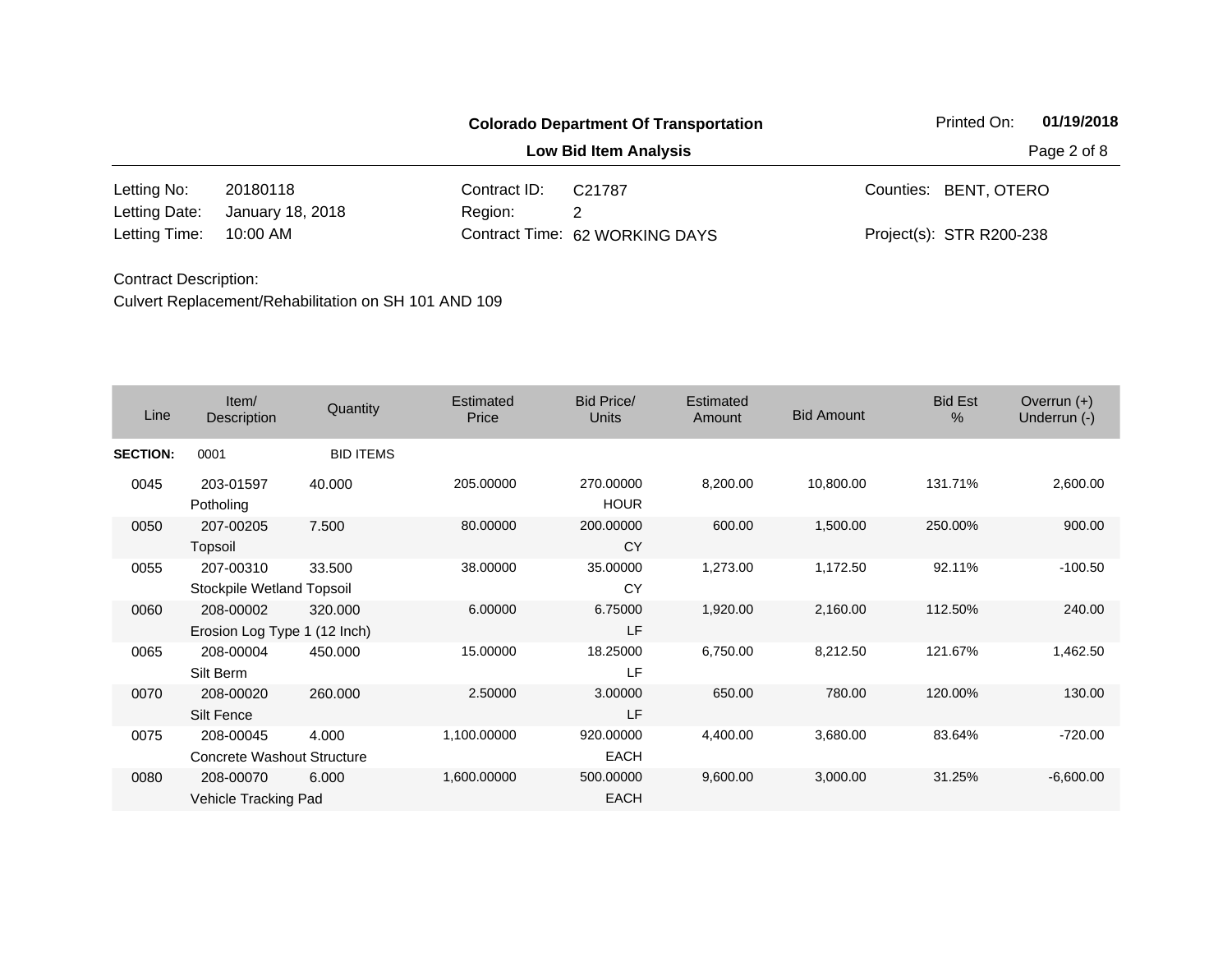| <b>Colorado Department Of Transportation</b> |                  |                              |                                |  | Printed On:              | 01/19/2018 |
|----------------------------------------------|------------------|------------------------------|--------------------------------|--|--------------------------|------------|
|                                              |                  | <b>Low Bid Item Analysis</b> | Page 3 of 8                    |  |                          |            |
| Letting No:                                  | 20180118         | Contract ID:                 | C <sub>21787</sub>             |  | Counties: BENT, OTERO    |            |
| Letting Date:                                | January 18, 2018 | Region:                      |                                |  |                          |            |
| Letting Time:                                | 10:00 AM         |                              | Contract Time: 62 WORKING DAYS |  | Project(s): STR R200-238 |            |

| Line            | Item $/$<br>Description                                   | Quantity         | Estimated<br>Price | <b>Bid Price/</b><br><b>Units</b> | Estimated<br>Amount | <b>Bid Amount</b> | <b>Bid Est</b><br>$\frac{0}{0}$ | Overrun $(+)$<br>Underrun (-) |
|-----------------|-----------------------------------------------------------|------------------|--------------------|-----------------------------------|---------------------|-------------------|---------------------------------|-------------------------------|
| <b>SECTION:</b> | 0001                                                      | <b>BID ITEMS</b> |                    |                                   |                     |                   |                                 |                               |
| 0085            | 208-00103<br>Removal and Disposal of Sediment (Labor)     | 40.000           | 60.00000           | 55.00000<br><b>HOUR</b>           | 2,400.00            | 2,200.00          | 91.67%                          | $-200.00$                     |
| 0090            | 208-00105<br>Removal and Disposal of Sediment (Equipment) | 40.000           | 130.00000          | 110.00000<br><b>HOUR</b>          | 5,200.00            | 4,400.00          | 84.62%                          | $-800.00$                     |
| 0095            | 208-00106<br>Sweeping (Sediment Removal)                  | 40.000           | 130.00000          | 140.00000<br><b>HOUR</b>          | 5,200.00            | 5,600.00          | 107.69%                         | 400.00                        |
| 0100            | 208-00207<br><b>Erosion Control Management</b>            | 66,000           | 300.00000          | 92.50000<br><b>DAY</b>            | 19,800.00           | 6,105.00          | 30.83%                          | $-13,695.00$                  |
| 0105            | 208-00400<br><b>Water Control</b>                         | 1.000            | 90,000.00000       | 50,000.00000<br>L S               | 90,000.00           | 50,000.00         | 55.56%                          | $-40,000.00$                  |
| 0110            | 210-01000<br><b>Reset Fence</b>                           | 190.000          | 10.00000           | 7.00000<br>LF                     | 1,900.00            | 1,330.00          | 70.00%                          | $-570.00$                     |
| 0115            | 212-00006<br>Seeding (Native)                             | 1.000            | 950.00000          | 2,100.00000<br><b>ACRE</b>        | 950.00              | 2,100.00          | 221.05%                         | 1,150.00                      |
| 0120            | 212-00032<br>Soil Conditioning                            | 1.000            | 5,000.00000        | 8,400.00000<br><b>ACRE</b>        | 5,000.00            | 8,400.00          | 168.00%                         | 3,400.00                      |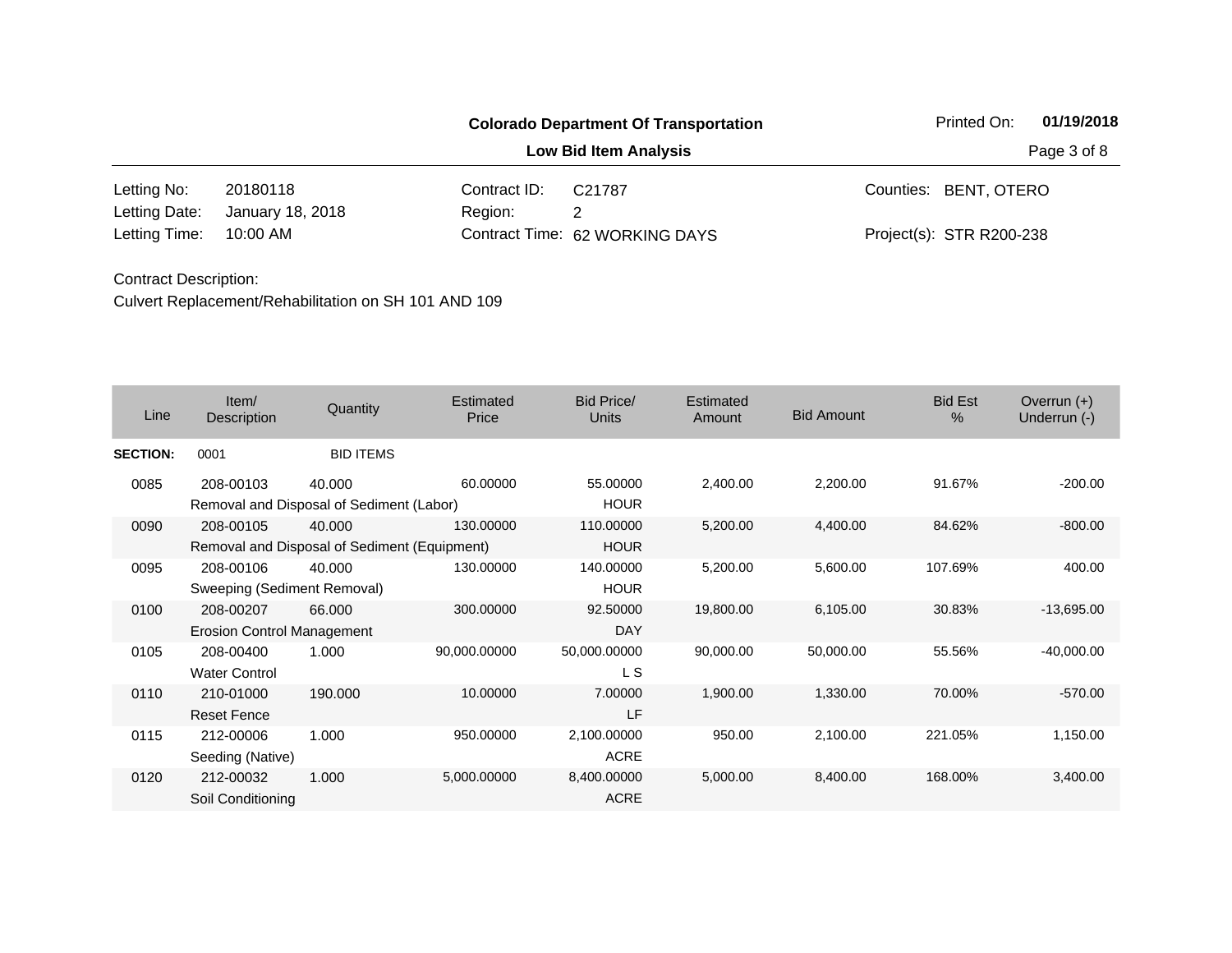|               |                  |              | <b>Colorado Department Of Transportation</b> | 01/19/2018<br>Printed On: |  |  |
|---------------|------------------|--------------|----------------------------------------------|---------------------------|--|--|
|               |                  |              | Page 4 of 8                                  |                           |  |  |
| Letting No:   | 20180118         | Contract ID: | C21787                                       | Counties: BENT, OTERO     |  |  |
| Letting Date: | January 18, 2018 | Region:      | 2                                            |                           |  |  |
| Letting Time: | 10:00 AM         |              | Contract Time: 62 WORKING DAYS               | Project(s): STR R200-238  |  |  |

| Line            | Item/<br>Description                          | Quantity                                          | <b>Estimated</b><br>Price | <b>Bid Price/</b><br><b>Units</b> | Estimated<br>Amount | <b>Bid Amount</b> | <b>Bid Est</b><br>$\frac{0}{0}$ | Overrun $(+)$<br>Underrun (-) |
|-----------------|-----------------------------------------------|---------------------------------------------------|---------------------------|-----------------------------------|---------------------|-------------------|---------------------------------|-------------------------------|
| <b>SECTION:</b> | 0001                                          | <b>BID ITEMS</b>                                  |                           |                                   |                     |                   |                                 |                               |
| 0125            | 213-00013<br>Spray-on Mulch Blanket           | 3,000.000                                         | 2.50000                   | 3.35000<br>LB                     | 7,500.00            | 10,050.00         | 134.00%                         | 2,550.00                      |
| 0130            | 213-00150<br><b>Bonded Fiber Matrix</b>       | 1.000                                             | 2,800.00000               | 5,900.00000<br><b>ACRE</b>        | 2,800.00            | 5,900.00          | 210.71%                         | 3,100.00                      |
| 0135            | 216-00021<br>Soil Retention Blanket (Class 1) | 360,000                                           | 6.00000                   | 3.50000<br><b>SY</b>              | 2,160.00            | 1,260.00          | 58.33%                          | $-900.00$                     |
| 0140            | 216-00041                                     | 450,000<br>Soil Retention Blanket (Straw/Coconut) | 3.00000                   | 3.50000<br><b>SY</b>              | 1,350.00            | 1,575.00          | 116.67%                         | 225.00                        |
| 0145            | 216-00066                                     | 70.000<br>Concrete Block Soil Retention System    | 95.00000                  | 130.00000<br><b>SY</b>            | 6,650.00            | 9,100.00          | 136.84%                         | 2,450.00                      |
| 0150            | 240-00020<br>Netting                          | 15.000                                            | 30.00000                  | 7.00000<br><b>SY</b>              | 450.00              | 105.00            | 23.33%                          | $-345.00$                     |
| 0155            | 304-06007                                     | 21.000<br>Aggregate Base Course (Class 6)         | 60.00000                  | 360.00000<br>CY                   | 1,260.00            | 7,560.00          | 600.00%                         | 6,300.00                      |
| 0160            | 403-00720                                     | 60.000<br>Hot Mix Asphalt (Patching) (Asphalt)    | 250.00000                 | 330.00000<br><b>TON</b>           | 15,000.00           | 19,800.00         | 132.00%                         | 4,800.00                      |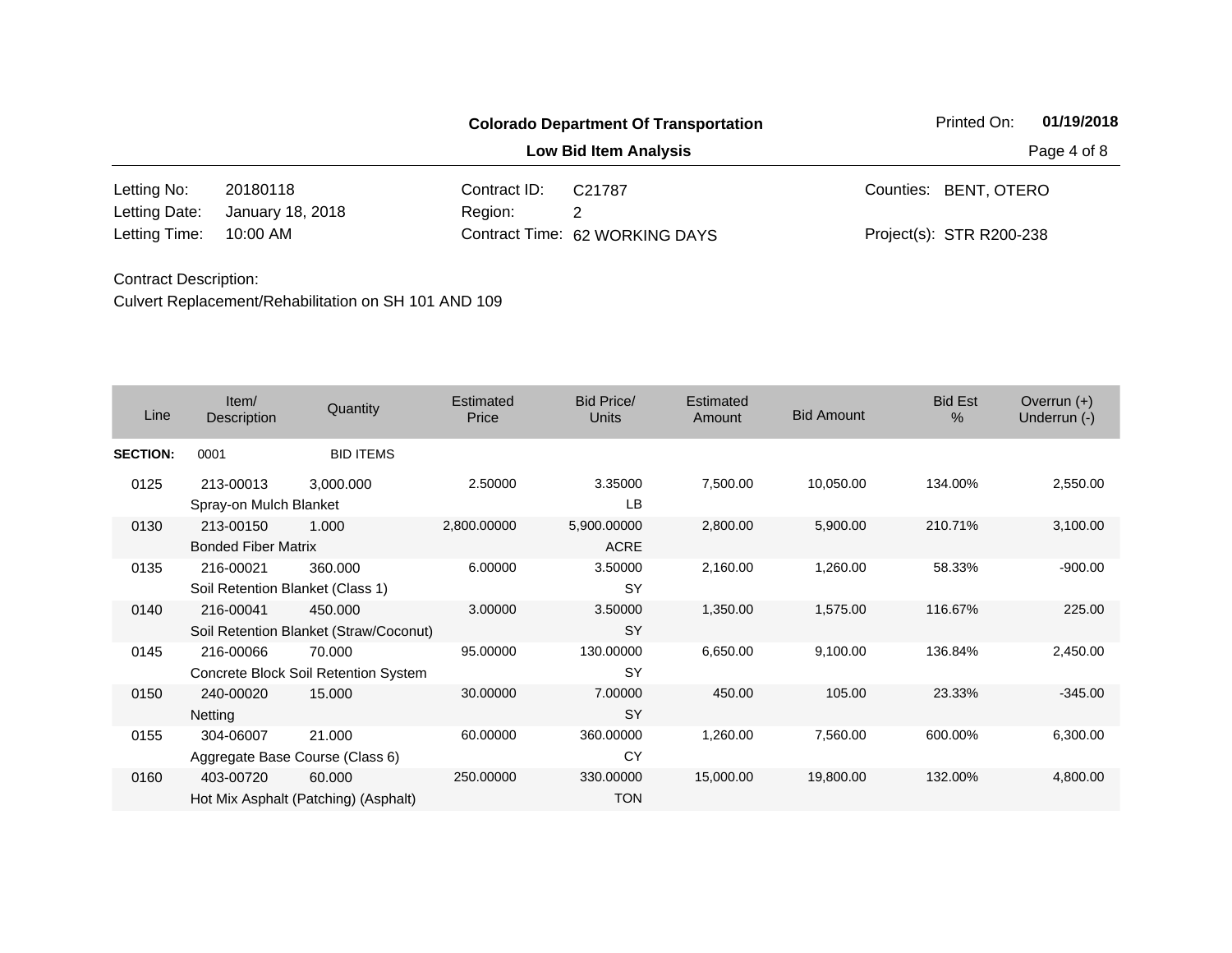| <b>Colorado Department Of Transportation</b> |                  |              |                                | Printed On:              | 01/19/2018 |
|----------------------------------------------|------------------|--------------|--------------------------------|--------------------------|------------|
|                                              |                  |              | Page 5 of 8                    |                          |            |
| Letting No:                                  | 20180118         | Contract ID: | C21787                         | Counties: BENT, OTERO    |            |
| Letting Date:                                | January 18, 2018 | Region:      | 2                              |                          |            |
| Letting Time:                                | 10:00 AM         |              | Contract Time: 62 WORKING DAYS | Project(s): STR R200-238 |            |

| Line            | Item/<br>Description                       | Quantity                                                | <b>Estimated</b><br>Price | <b>Bid Price/</b><br>Units | Estimated<br>Amount | <b>Bid Amount</b> | <b>Bid Est</b><br>$\frac{0}{0}$ | Overrun $(+)$<br>Underrun (-) |
|-----------------|--------------------------------------------|---------------------------------------------------------|---------------------------|----------------------------|---------------------|-------------------|---------------------------------|-------------------------------|
| <b>SECTION:</b> | 0001                                       | <b>BID ITEMS</b>                                        |                           |                            |                     |                   |                                 |                               |
| 0165            | 601-01000<br>Concrete Class B              | 12.000                                                  | 1,500.00000               | 1,500.00000<br><b>CY</b>   | 18,000.00           | 18,000.00         | 100.00%                         | 0.00                          |
| 0170            | 602-00000<br><b>Reinforcing Steel</b>      | 216.000                                                 | 1.75000                   | 4.00000<br><b>LB</b>       | 378.00              | 864.00            | 228.57%                         | 486.00                        |
| 0175            | 603-00001<br><b>Annular Space Grouting</b> | 30.000                                                  | 325.00000                 | 1.00000<br>CY              | 9,750.00            | 30.00             | 0.31%                           | $-9,720.00$                   |
| 0180            | 603-00084<br>Culvert Lining (84 Inch)      | 77.000                                                  | 580.00000                 | 890.00000<br>LF            | 44,660.00           | 68,530.00         | 153.45%                         | 23,870.00                     |
| 0185            | 603-01485<br>Place)                        | 53.000<br>48 Inch Reinforced Concrete Pipe (Complete In | 325.00000                 | 290.00000<br>LF            | 17,225.00           | 15,370.00         | 89.23%                          | $-1,855.00$                   |
| 0190            | 603-10480<br>Place)                        | 144,000<br>48 Inch Corrugated Steel Pipe (Complete In   | 215.00000                 | 190.00000<br>LF            | 30,960.00           | 27,360.00         | 88.37%                          | $-3,600.00$                   |
| 0195            | 607-11525<br>Fence (Plastic)               | 659.000                                                 | 3.50000                   | 4.00000<br>LF              | 2,306.50            | 2,636.00          | 114.29%                         | 329.50                        |
| 0200            | 607-11580<br>Fence (Temporary)             | 210,000                                                 | 8.25000                   | 6.50000<br>LF              | 1,732.50            | 1,365.00          | 78.79%                          | $-367.50$                     |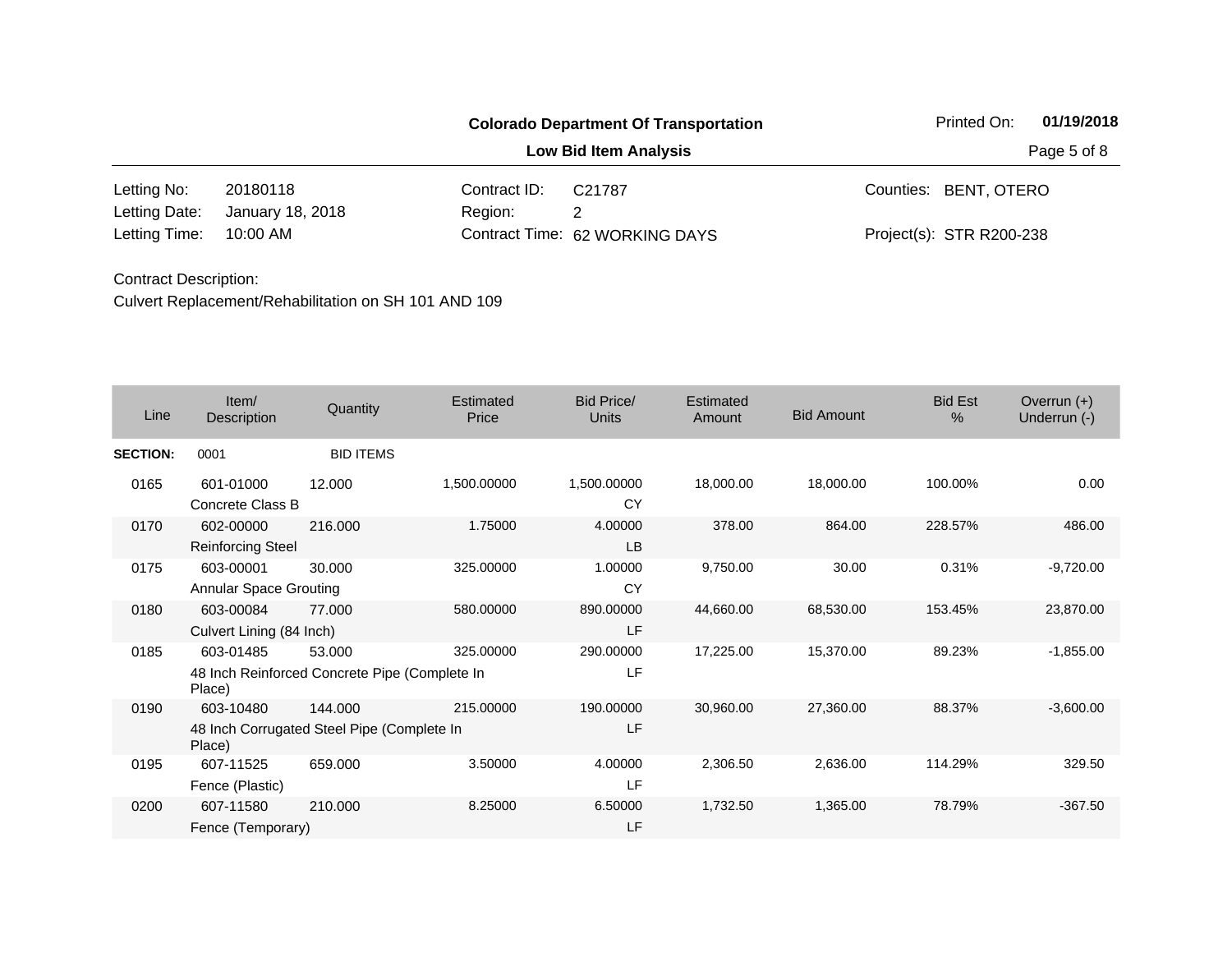|               |                  |              | <b>Colorado Department Of Transportation</b> | Printed On:              | 01/19/2018 |
|---------------|------------------|--------------|----------------------------------------------|--------------------------|------------|
|               |                  |              | Page 6 of 8                                  |                          |            |
| Letting No:   | 20180118         | Contract ID: | C <sub>21787</sub>                           | Counties: BENT, OTERO    |            |
| Letting Date: | January 18, 2018 | Region:      | 2                                            |                          |            |
| Letting Time: | 10:00 AM         |              | Contract Time: 62 WORKING DAYS               | Project(s): STR R200-238 |            |

| Line            | Item/<br>Description                           | Quantity                                       | Estimated<br>Price | <b>Bid Price/</b><br><b>Units</b> | Estimated<br>Amount | <b>Bid Amount</b> | <b>Bid Est</b><br>$\%$ | Overrun $(+)$<br>Underrun (-) |
|-----------------|------------------------------------------------|------------------------------------------------|--------------------|-----------------------------------|---------------------|-------------------|------------------------|-------------------------------|
| <b>SECTION:</b> | 0001                                           | <b>BID ITEMS</b>                               |                    |                                   |                     |                   |                        |                               |
| 0205            | 612-00003<br>Delineator (Type III)             | 8.000                                          | 26.00000           | 41.75000<br><b>EACH</b>           | 208.00              | 334.00            | 160.58%                | 126.00                        |
| 0210            | 620-00012<br>Field Laboratory (Class 2)        | 1.000                                          | 10,000.00000       | 7,100.00000<br><b>EACH</b>        | 10,000.00           | 7,100.00          | 71.00%                 | $-2,900.00$                   |
| 0215            | 620-00020<br><b>Sanitary Facility</b>          | 2.000                                          | 500.00000          | 190.00000<br><b>EACH</b>          | 1,000.00            | 380.00            | 38.00%                 | $-620.00$                     |
| 0220            | 626-00000<br>Mobilization                      | 1.000                                          | 21,043.25000       | 58,000.00000<br>L S               | 21,043.25           | 58,000.00         | 275.62%                | 36,956.75                     |
| 0225            | 626-01104                                      | 1.000<br>Public Information Services (Tier IV) | 1,300.00000        | 1,800.00000<br>L S                | 1,300.00            | 1,800.00          | 138.46%                | 500.00                        |
| 0230            | 627-00001<br>Pavement Marking Paint            | 10.000                                         | 125.00000          | 89.25000<br>GAL                   | 1,250.00            | 892.50            | 71.40%                 | $-357.50$                     |
| 0235            | 630-00000<br>Flagging                          | 400.000                                        | 30.00000           | 29.75000<br><b>HOUR</b>           | 12,000.00           | 11,900.00         | 99.17%                 | $-100.00$                     |
| 0240            | 630-00007<br><b>Traffic Control Inspection</b> | 52.000                                         | 180.00000          | 180.00000<br><b>DAY</b>           | 9,360.00            | 9,360.00          | 100.00%                | 0.00                          |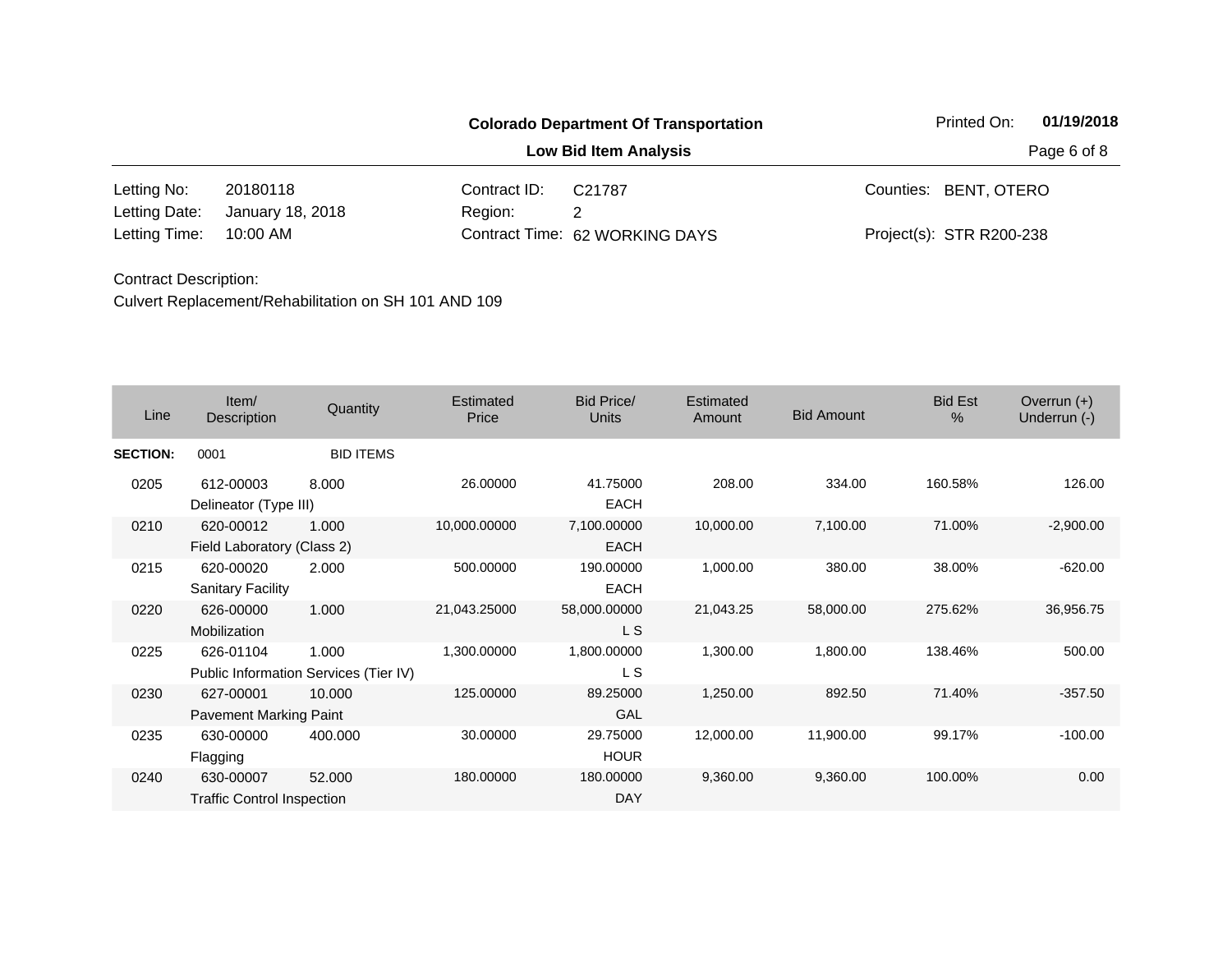|               |                  |              | <b>Colorado Department Of Transportation</b> |             |                          | 01/19/2018 |
|---------------|------------------|--------------|----------------------------------------------|-------------|--------------------------|------------|
|               |                  |              |                                              | Page 7 of 8 |                          |            |
| Letting No:   | 20180118         | Contract ID: | C21787                                       |             | Counties: BENT, OTERO    |            |
| Letting Date: | January 18, 2018 | Region:      |                                              |             |                          |            |
| Letting Time: | 10:00 AM         |              | Contract Time: 62 WORKING DAYS               |             | Project(s): STR R200-238 |            |

| Line            | Item/<br>Description                           | Quantity                                              | Estimated<br>Price | <b>Bid Price/</b><br><b>Units</b> | Estimated<br>Amount | <b>Bid Amount</b> | <b>Bid Est</b><br>$\frac{0}{0}$ | Overrun $(+)$<br>Underrun (-) |
|-----------------|------------------------------------------------|-------------------------------------------------------|--------------------|-----------------------------------|---------------------|-------------------|---------------------------------|-------------------------------|
| <b>SECTION:</b> | 0001                                           | <b>BID ITEMS</b>                                      |                    |                                   |                     |                   |                                 |                               |
| 0245            | 630-00012<br><b>Traffic Control Management</b> | 66,000                                                | 685.00000          | 830,00000<br>DAY                  | 45,210.00           | 54,780.00         | 121.17%                         | 9,570.00                      |
| 0250            | 630-80001<br>Flashing Beacon (Portable)        | 6.000                                                 | 1,000.00000        | 1,200.00000<br><b>EACH</b>        | 6,000.00            | 7,200.00          | 120.00%                         | 1,200.00                      |
| 0255            | 630-80341                                      | 22.000<br>Construction Traffic Sign (Panel Size A)    | 32.00000           | 47.75000<br><b>EACH</b>           | 704.00              | 1,050.50          | 149.22%                         | 346.50                        |
| 0260            | 630-80342                                      | 11.000<br>Construction Traffic Sign (Panel Size B)    | 40.00000           | 71.50000<br><b>EACH</b>           | 440.00              | 786.50            | 178.75%                         | 346.50                        |
| 0265            | 630-80348<br>Construction Information Sign     | 4.000                                                 | 200.00000          | 120.00000<br>EACH                 | 800.00              | 480.00            | 60.00%                          | $-320.00$                     |
| 0270            | 630-80355<br>Portable Message Sign Panel       | 2.000                                                 | 7,000.00000        | 6,600.00000<br><b>EACH</b>        | 14,000.00           | 13,200.00         | 94.29%                          | $-800.00$                     |
| 0275            | 630-80358<br>Panel (C Type)                    | 1.000<br>Advance Warning Flashing or Sequencing Arrow | 1,250.00000        | 120.00000<br><b>EACH</b>          | 1,250.00            | 120.00            | 9.60%                           | $-1,130.00$                   |
| 0280            | 630-80360<br>Drum Channelizing Device          | 30,000                                                | 32.00000           | 47.75000<br><b>EACH</b>           | 960.00              | 1,432.50          | 149.22%                         | 472.50                        |